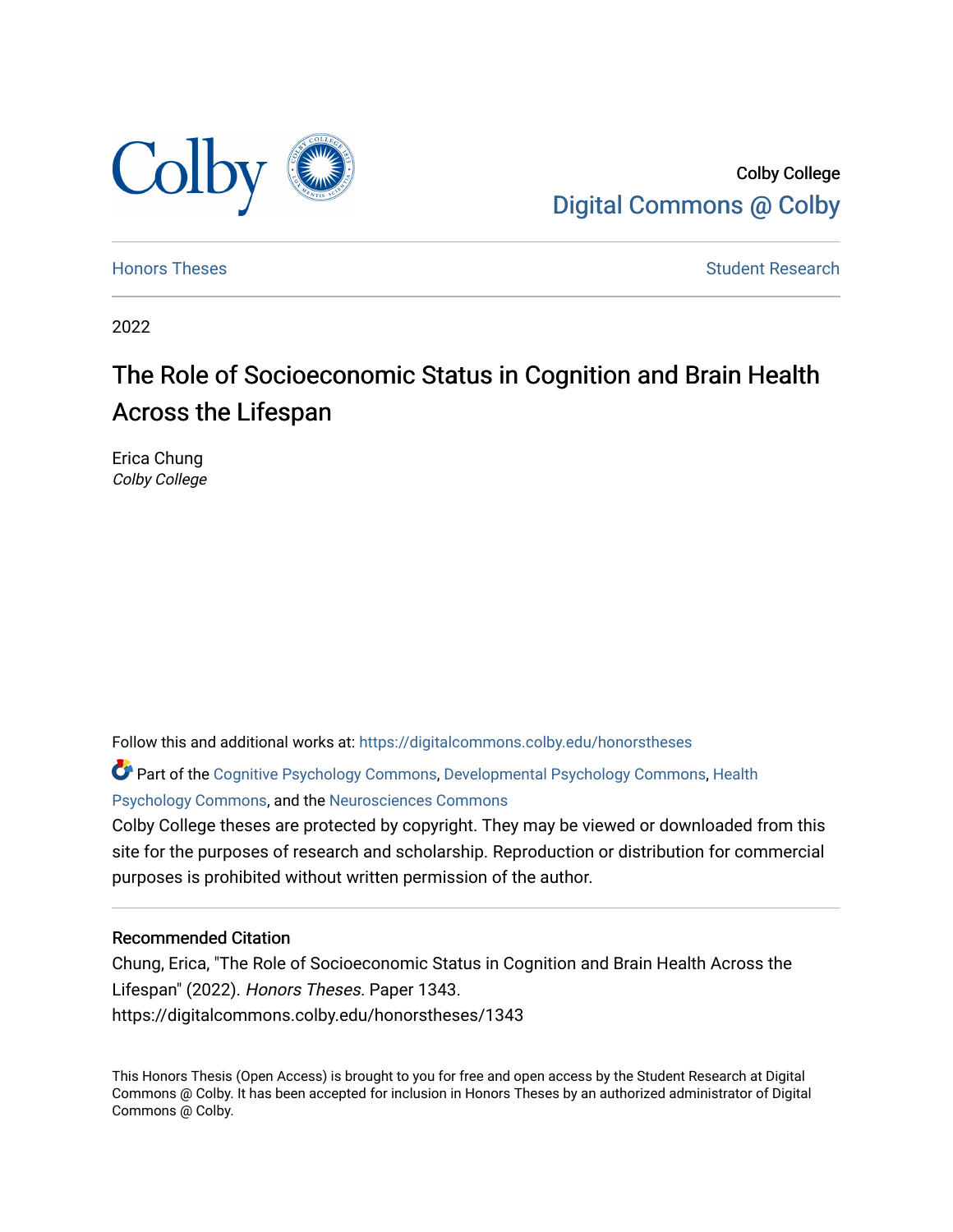# **The Role of Socioeconomic Status in Cognition and Brain Health Across the Lifespan**

Erica Chung

Honors Thesis

Department of Psychology, Colby College

May 2022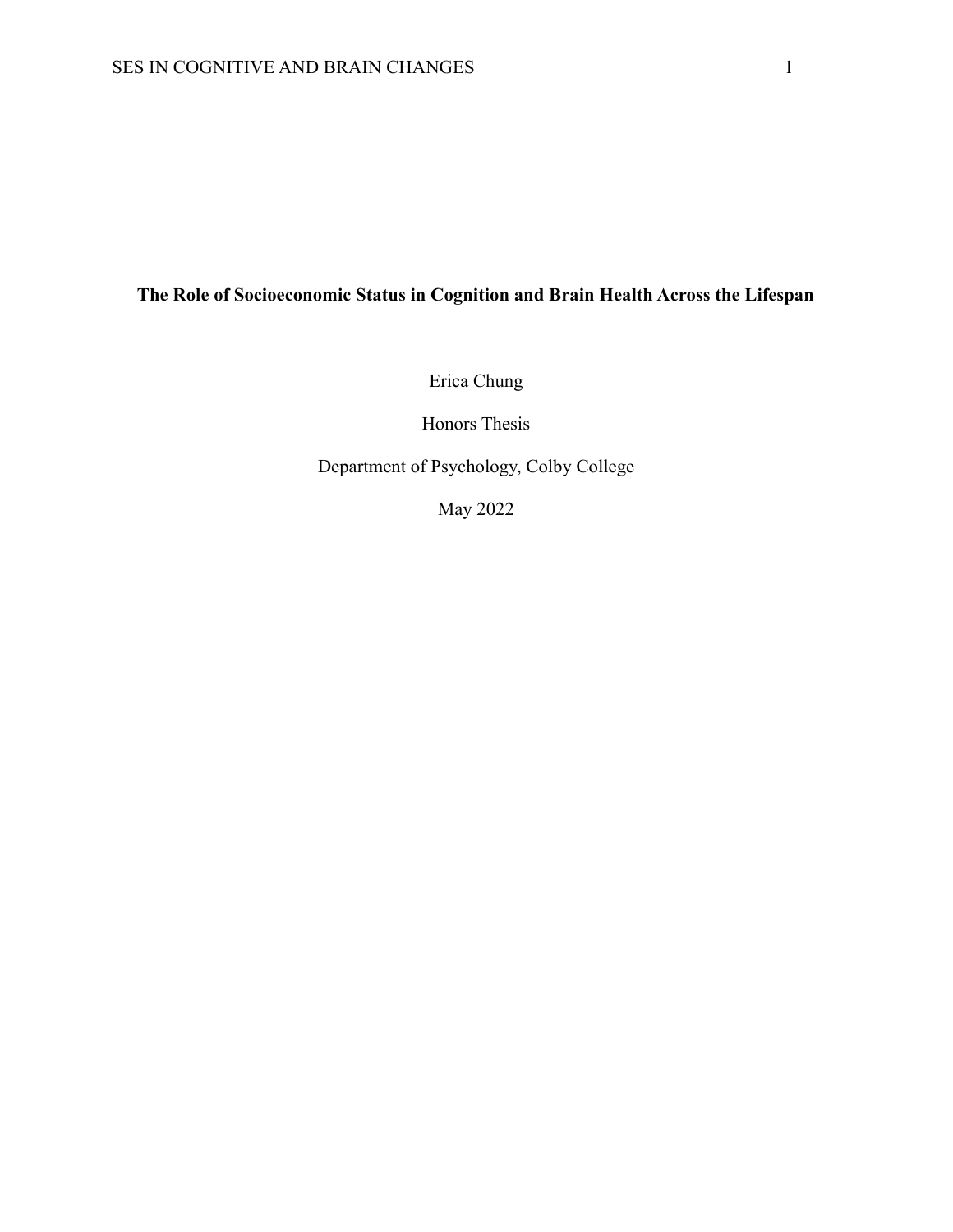#### **Abstract**

Disparities in cognition are inevitable throughout the lifespan due to socioeconomic gaps. Individuals of lower socioeconomic status (SES) may have fewer access to environmental resources, especially with regard to education, than individuals of higher socioeconomic status. Differences in available resources from a young age may affect brain development, leading to detriments in cognition and behavior, further impacting socioeconomic success in adulthood. In the present study, we modeled the development of the dorsolateral prefrontal cortex (DLPFC) and changes in cognitive function throughout the life trajectory in the Nathan Kline Institute for Psychiatric Research Rockland Sample. The DLPFC volume was predicted to be associated with SES and executive function, measured by Digit Span Backward, Color-Word Interference, Trail Making Test, and Verbal fluency tasks: lower SES would hinder DLPFC development, which would relate to progressively impaired executive functioning. Greater age would show increased detriments to executive functioning with lower SES due to accumulated effects from health and environmental disparities on the DLPFC. Results demonstrated that low SES impaired performance on all executive function tasks, with greater differences as age increases. The DLPFC failed to correlate with SES and executive function across the lifespan when we controlled for age, suggesting age is a critical factor in the impairment of executive function and reduction of DLPFC volume. The importance of age and SES in executive functioning and brain development patterns points to the urgency of support in young people to help mitigate the detrimental effects of SES throughout life.

*Keywords*: socioeconomic status, dorsolateral prefrontal cortex, executive function, lifespan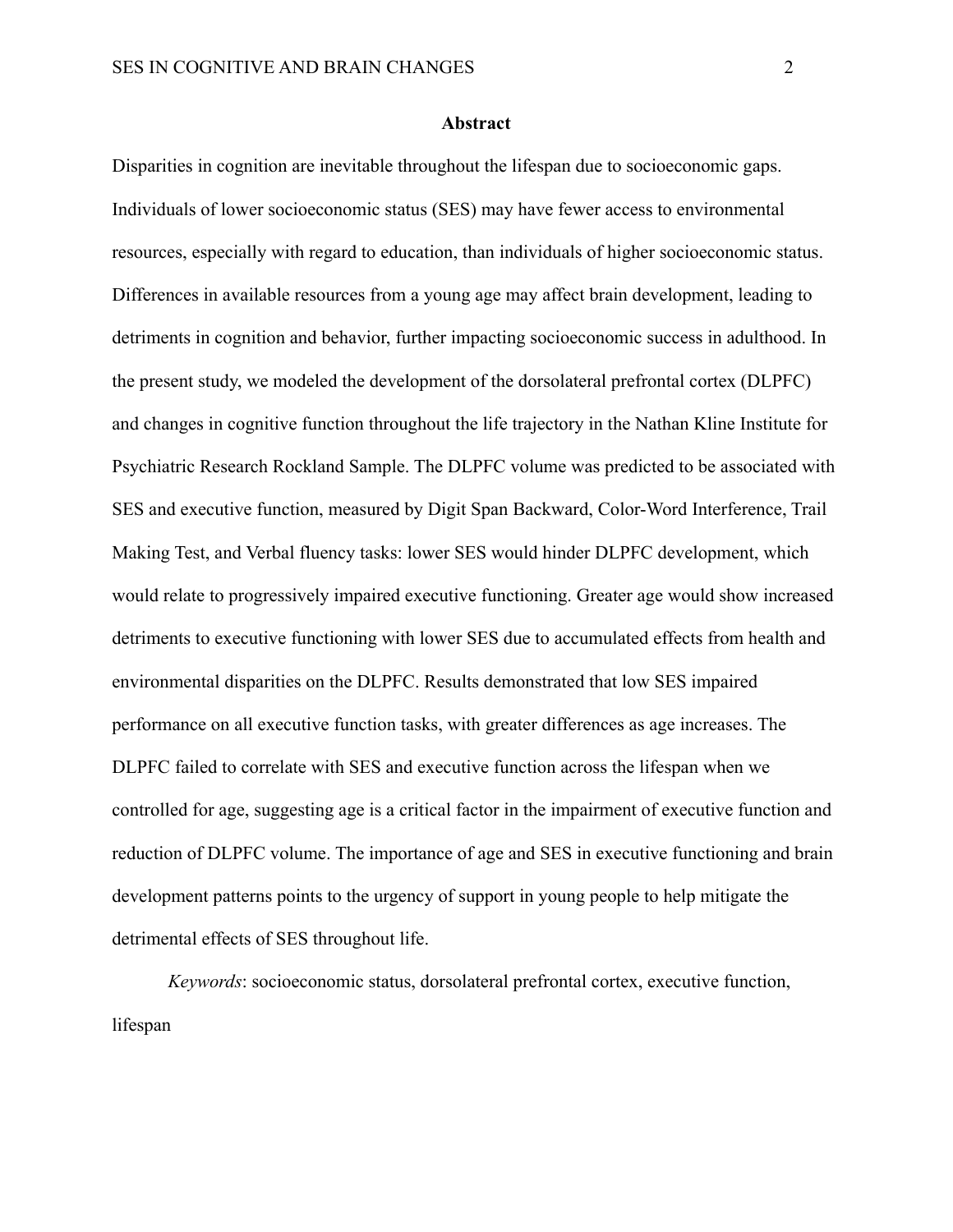#### **Acknowledgements**

I would like to express my deepest gratitude for the individuals who have supported me through my journey in conducting this scholarly research. Firstly, I thank my honors thesis advisor, Professor Jen Coane, for guiding me in developing my research interests since summer 2021 and allowing me to pursue an honors thesis. I have learned extensively not only about cognition and aging but also about myself as I worked independently with her guidance.

I would also like to thank Dr. Anna MacKay-Brandt, PhD, for providing me the opportunity to complete a summer internship in 2021 with the Nathan Kline Institute for Psychiatric Research (NKI). With her mentorship, I have furthered my knowledge and interests in brain structure, function, and changes. I would also like to show my appreciation for NKI research scientist Jessica Cloud for assisting with brain data analyses. In addition, I thank Professor Christopher Soto and Professor Liam O'Brien for their willingness to clarify data analysis questions. I have greatly enhanced my skills in statistical analysis during this project.

In addition, I would like to acknowledge DavisConnects for the Linde Packman Lab for Biosciences Innovation Grant and Linda K. Cotter Internship Award Fund to support my summer 2021 internship to further my research interests that have led to my honors thesis.

Furthermore, I thank Professor Martha Arterberry for providing me with the opportunity to conduct cognitive research since my first semester at Colby, which ultimately led to my interests in cognitive development across the lifespan. Lastly, thank you to my friends and family for love and support as I pursued this project.

With so much support, I have been able to hone in on my research questions to connect psychology, neuroscience, and health disparities. I have built confidence and passion in the social sciences and medicine, which will surely allow me to travel far after Colby.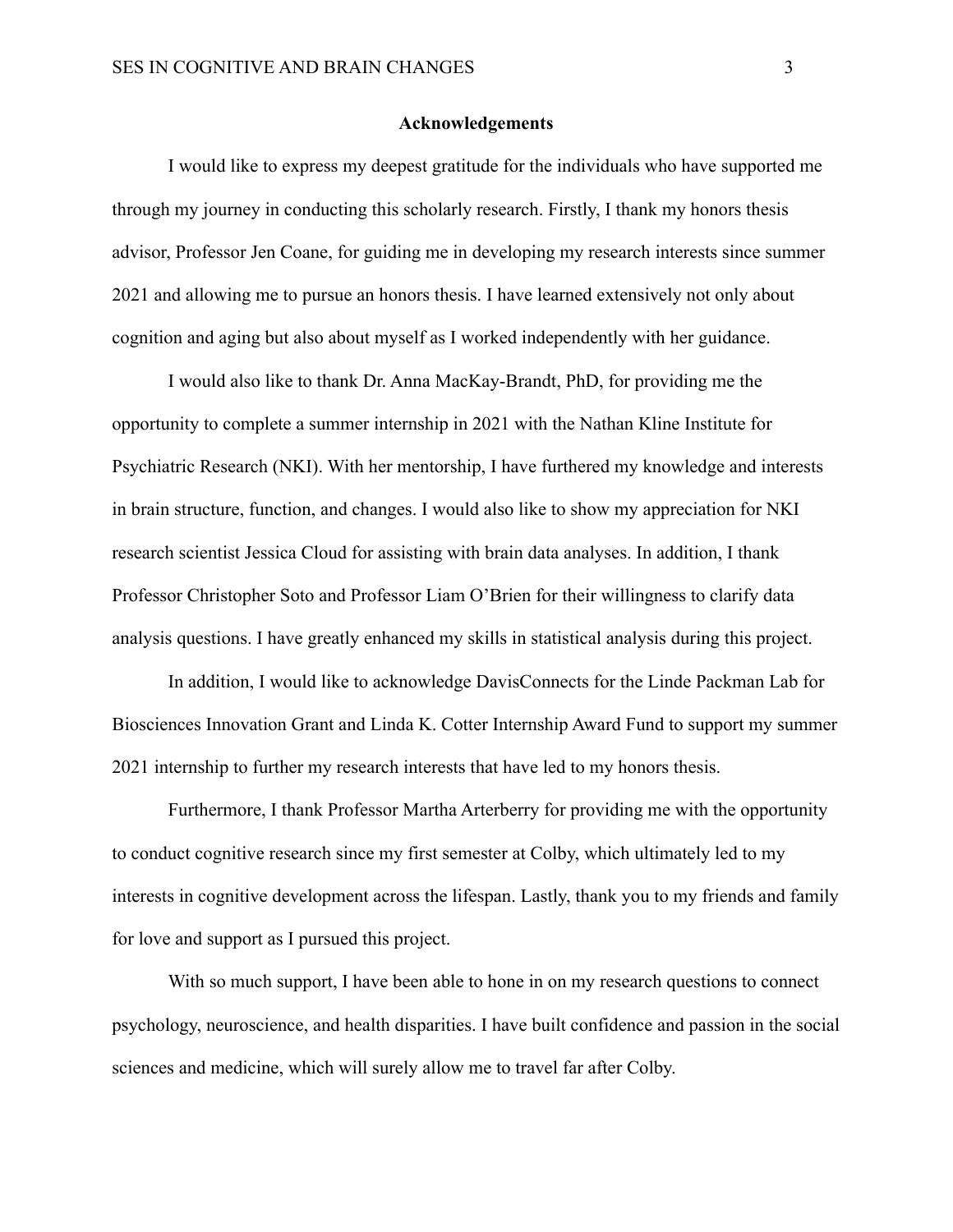#### **The Role of Socioeconomic Status in Cognition and Brain Health Across the Lifespan**

The United States is one of the most diverse countries in the world, composed of people of different racial/ethnic, social, and economic backgrounds. However, disparities exist due to the stratification of individuals' amount of social power. In particular, socioeconomic status (SES), measured by one's income, occupation, and education, is a factor that plays a role in nearly all aspects of individuals' lives (American Psychological Association, n.d.). Most relevant to the present work, individuals' physical and mental health may be impacted by their SES background. A low SES may affect and be affected by social and environmental factors on the individual, family, and neighborhood level. For instance, families with parents who have financial stressors, such as taking on multiple jobs, may not have enough time, money, and mental energy to focus on the quality of housing, take care of children, and maintain their own health (Chen & Miller, 2013). Limited resources and unexpected or conflicting demands may lead to instability and unpredictability of daily routines, which may ultimately influence individuals' psychological characteristics and behaviors, as well as health outcomes (Chen & Miller, 2013).

Specifically, childhood SES can predict executive function (EF), which includes the mental processes necessary for regulating behavior (Hackman et al., 2015). EF involves several processes required for concentrating (self-control), selecting what to attend to rather than relying on instincts (interference control), retaining information temporarily in the mind (working memory), creativity and adjusting perspectives (cognitive flexibility/shifting), problem solving, and planning (Diamond, 2013). Lower childhood SES is related to worse performance on tests of EF over time, and the correlation between SES and EF is stable over time through adolescence unless there are changes in family SES, which in turn contribute to developmental changes in EF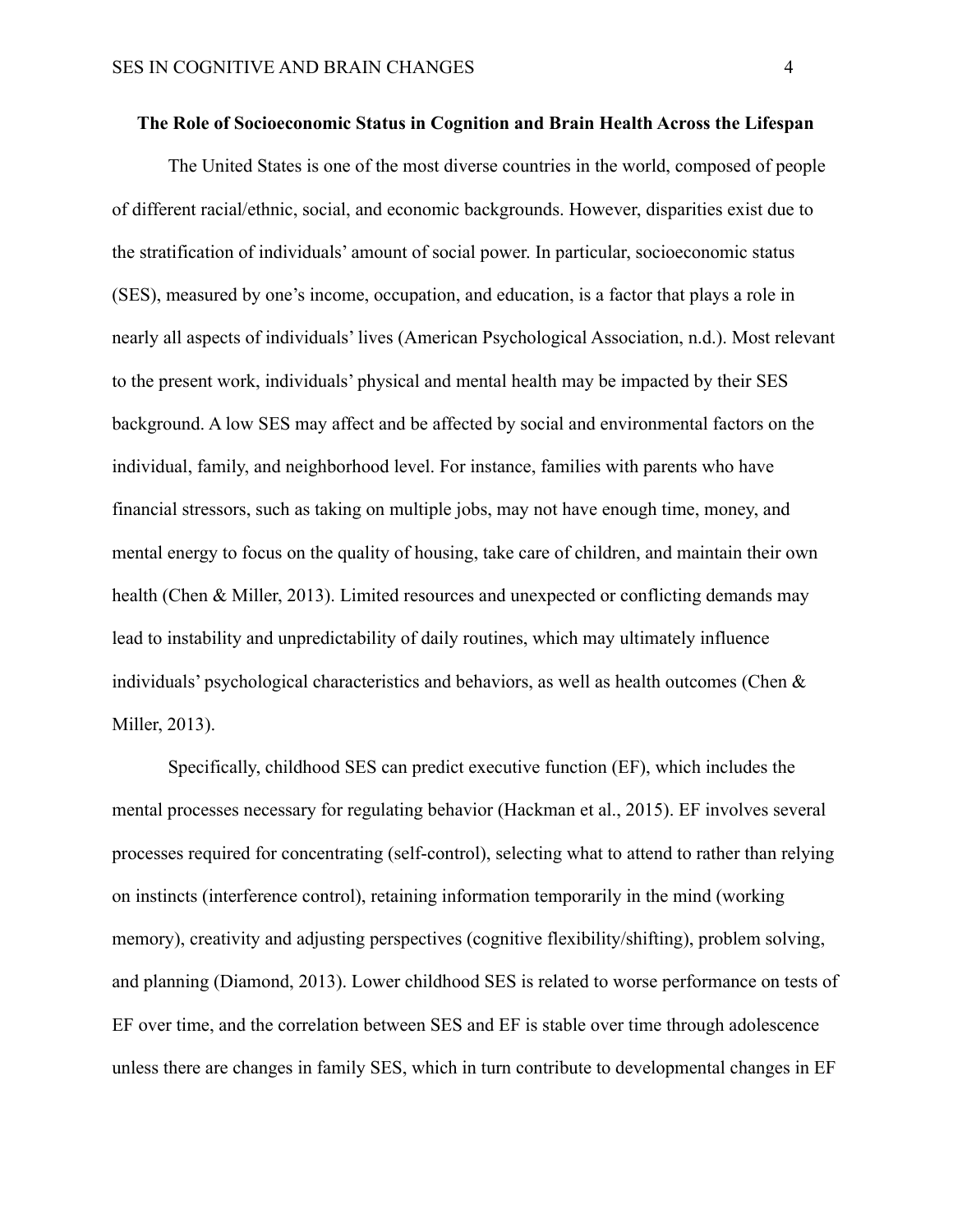(Hackman et al., 2015). Family SES and children's EF are positively correlated, as stress experienced in the early years of life may have had genetic and environmental effects on EF, as are children's EF and academic achievement in math and literacy, both of which require cognitive control and self-regulation (Nesbitt et al., 2013). Additionally, EF mediates the association of SES and academic achievement measured by math ability and literacy in young children. All in all, children with lower family SES had lower executive functioning, which led to lower academic skills. These findings point to the importance of the environment for young individuals as their development of EF may be impacted in the long term.

EF develops rapidly in preschool years (3-6 years) and growth slows after puberty (Ashtari & Cyckowski, 2011). The development of EF follows an inverted U-shape as maximum cognitive function is reached at early adulthood and begins to decline (Blair & Berry, 2017). Thus, lower EF from a young age may lead to long-term effects on cognition and lower quality of life with achievement gaps through early adulthood due to initial difficulties in cognitive inhibition and flexibility. Demonstrated in a longitudinal study, declines in inhibition and shifting may begin as early as the 20s and continue reducing throughout the rest of life as the brain ages, becoming less efficient in processing and communicating information (Fjell et al., 2017). In particular, the quality of education, which was measured by reading achievement, significantly accounted for discrepancies in older adults' performance on a neuropsychological battery, which measured cognitive functions such as learning, memory, and abstract reasoning (Manly et al., 2002). Specifically, an estimated higher education quality predicted greater performances on cognitive tasks during late adulthood (Manly et al., 2002). Therefore, people who experience a weaker development of EF in childhood may manifest even greater detriments in cognitive aging as they become older.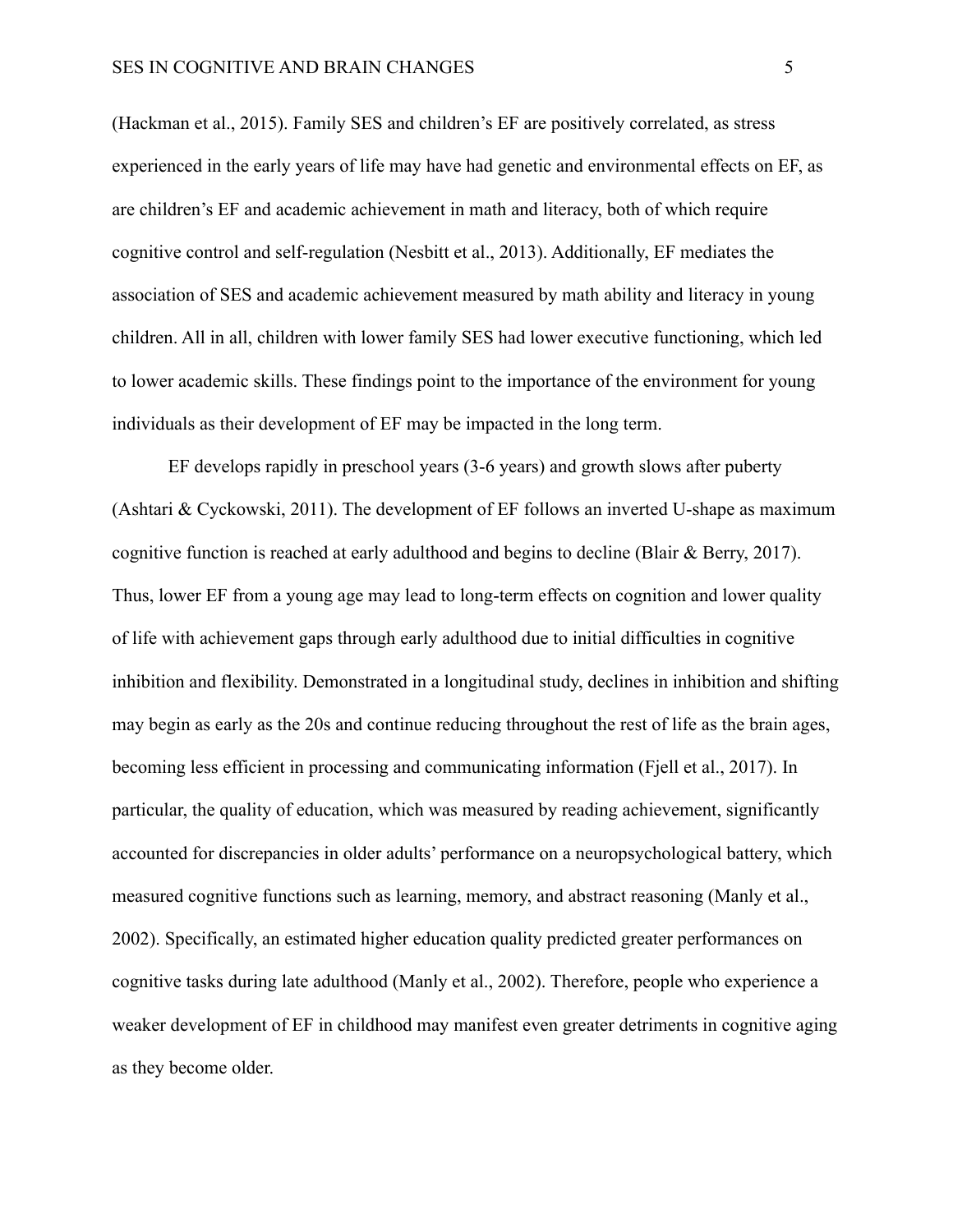Features of EF can be assessed by numerous cognitive tasks across the life trajectory. For example, the Digit Span Task, in which participants repeat strings of numbers forward and backward, measures working memory, as information is stored for short-term (Ruscheweyh et al., 2013). The Trail Making Test is typically used to measure cognitive flexibility, or set-shifting, because individuals must shift their strategies and cognitive searches to draw a line alternating between numbers and letters sequentially (Ruscheweyh et al., 2013). Inhibitory control, or inhibition, is the ability to prevent distractions from hindering one's thought or action and generally assessed with the Stroop Task (Stroop, 1935) because the task involves ignoring features of presented words to produce a correct answer (i.e., naming the stimulus color while ignoring word meaning; Diamond, 2013). The various methods to measure each aspect of EF demonstrate the diverse role of EF in cognition necessary for day-to-day functioning and the necessity to study deviations from average cognitive task performance.

Furthermore, SES influences on EF may be related to the structural brain region that is highly involved with EF: the dorsolateral prefrontal cortex (DLPFC). The DLPFC is only found in primates and is one of the latest brain structures to complete developing (Panikratova et al., 2020). The DLPFC also remains one of the most complex brain structures and directs all components of EF through of its connectivity to various brain regions, including the anterior cingulate (ACC) for inhibitory control and occipital region for verbal EF (Panikratova et al., 2020). Functional and structural imaging data demonstrate that the DLPFC is associated with performance in tasks measuring EF (Ruscheweyh et al., 2013). In other words, increased activation and large volume are both positively correlated with EF task performance. A longitudinal study of adolescent participants demonstrated that individuals of lower SES had worse behavioral inhibition (Spielberg et al., 2015). These individuals also had a decreased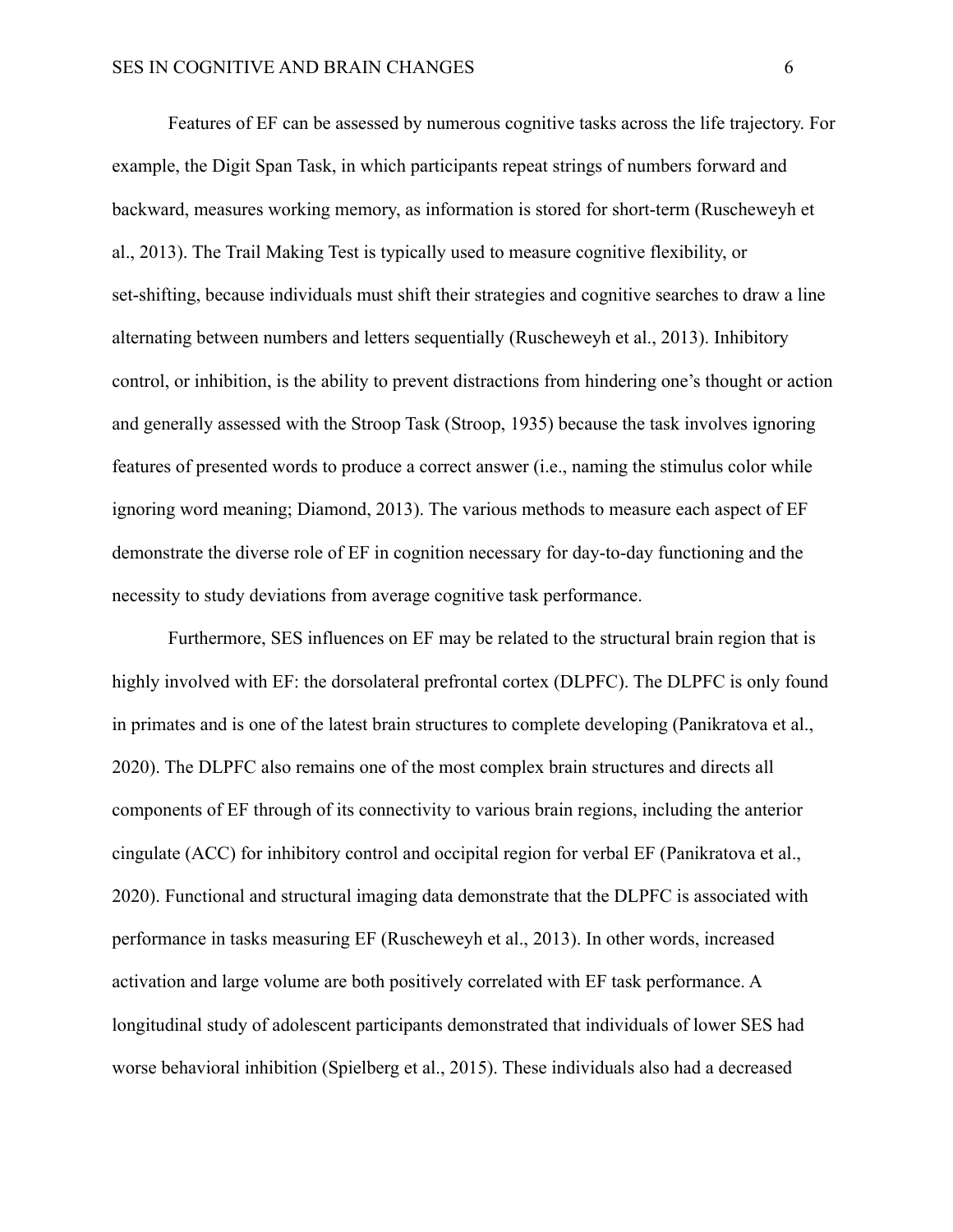ACC-DLPFC coupling, which is the psychophysiological connectivity between the two brain regions necessary for behavioral inhibition, over time. In other words, throughout development, those with lower SES had less efficient inhibition in the DLPFC. A decreased ability to inhibit one's thoughts and actions could lead to poor planning and decision making during adolescence and throughout adulthood, which may ultimately hinder one's potential to thrive at school and in a future career.

Early environmental factors due to SES may influence age-related brain changes. The brain has the potential for plasticity, which means that neural connections alter throughout development and aging and cause changes in behavior and cognition (Fiell & Walhovd, 2020). For instance, the neurons in the prefrontal cortex region decrease in resilience to stress during aging, leading to detriments in aspects of EF, such as working memory and self-regulatory behaviors (McEwen & Morrison, 2013). Although age-related brain differences in the DLPFC may be observed through functional studies, examining the structure of the brain is crucial to understanding the potential physical changes that may gradually lead to detrimental cognitive effects. The DLPFC may reach its absolute maximum size in the early 20s and then begins to decrease throughout adulthood, which means that early influences on the brain may have lasting effects (Giedd, 2004). Throughout healthy aging, the brain volume decreases as neurons shrink or are lost, the ventricular system expands, and synapses and synaptic spines reduce (Fiell  $\&$ Walhovd, 2020). However, environmental and lifestyle factors may also impact gray matter volume, which may in turn affect risks for cognitive impairment. Older adults with lower aerobic fitness levels had smaller gray matter volume and worse performance on EF tasks, including the Stroop task (Weinstein et al., 2012). Over time, individuals who lack access, resources, or opportunities, including high quality education and exercise, may have volumetric changes in the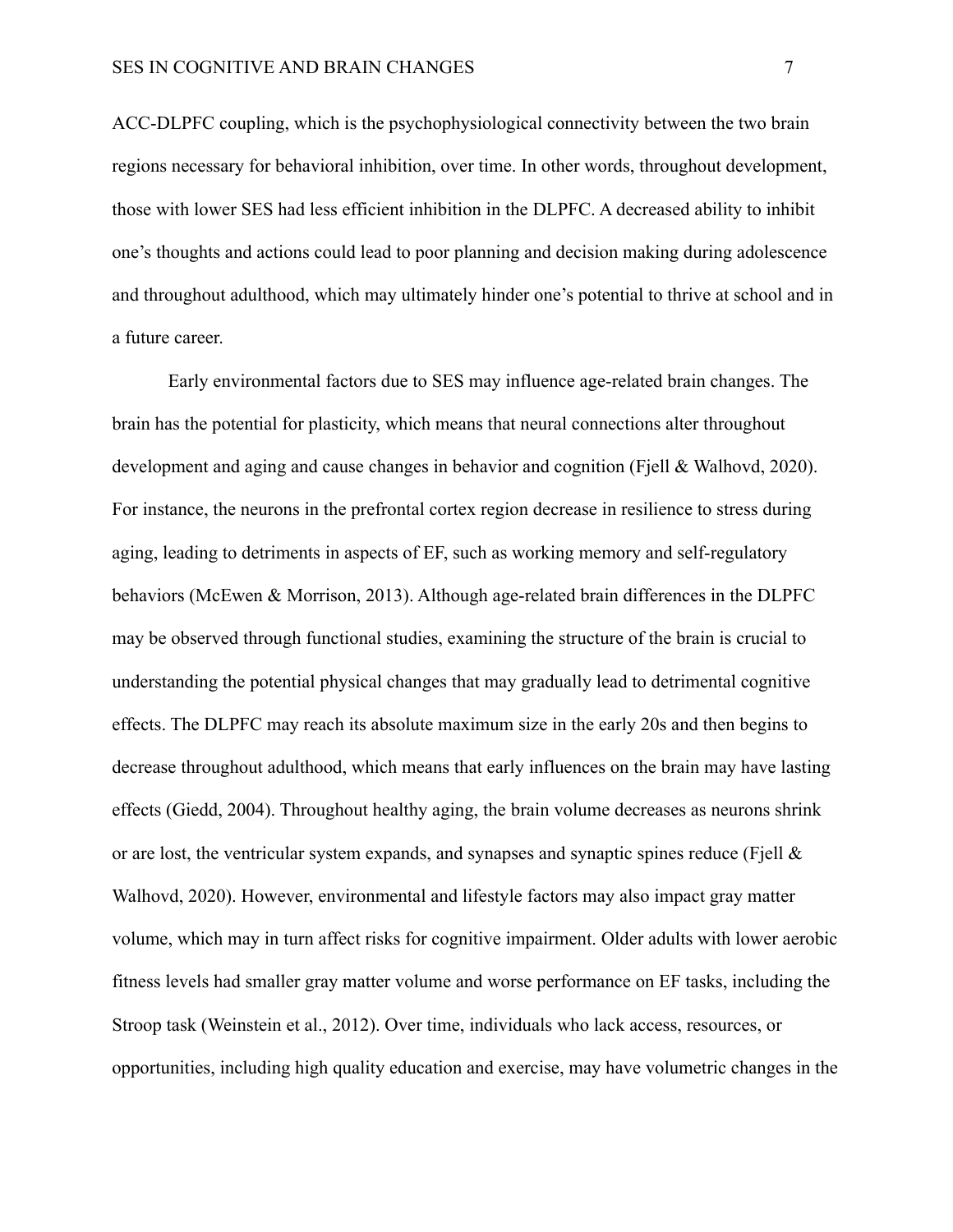DLPFC. Thus, an accumulation of disadvantages throughout early parts of life may then lead to disproportionate effects on EF impairment as additional neurons and synapses are lost or reduced in older adulthood.

Overall, SES may be associated with changes in both the DLPFC volume and EF throughout life. Specifically, SES may influence DLPFC volume, which may be associated with impacts on cognitive ability. Consistent with this hypothesis, in a recent study, people from lower SES groups performed worse than those from higher SES groups on EF tasks, including Trails B, Digit Span Backwards, and Verbal Fluency (Shaked et al., 2018). In Shaked et al.'s work, there was a limited participant sample in terms of race and age with only White and African American participants with a mean age of 51.62 (range = 33-69 years). In addition, a binary classification defined their SES factor (above or below 124% of the 2004 federal poverty line). Although the DLPFC only mediated SES and EF in the Trails B task, this study utilized a novel model to represent the associations between socioeconomic demographics, brain volume, and executive function. The limited age range of adult participants in Shaked et al. (2018) may have led to insignificant findings in many of the EF task performances, as EF changes may not be as apparent while comparing only individuals in mid-adulthood.

The present study extended upon these findings. We investigated how SES is associated with EF and DLPFC volume throughout the life trajectory by utilizing the Nathan Kline Institute for Psychiatric Research's Rockland Sample, which includes participants aged 6-85 years, a much larger age range than that of Shaked et al. (2018). Our sample included more levels of SES to encompass and represent the local population. We analyzed Digit Span Backwards, as well as different cognitive tests of the Delis-Kaplan Executive Function System (D-KEFS) (Delis et al., 2001; Delis & Kramer, 2004), including Color-Word Interference, Trail Making, and Phonemic,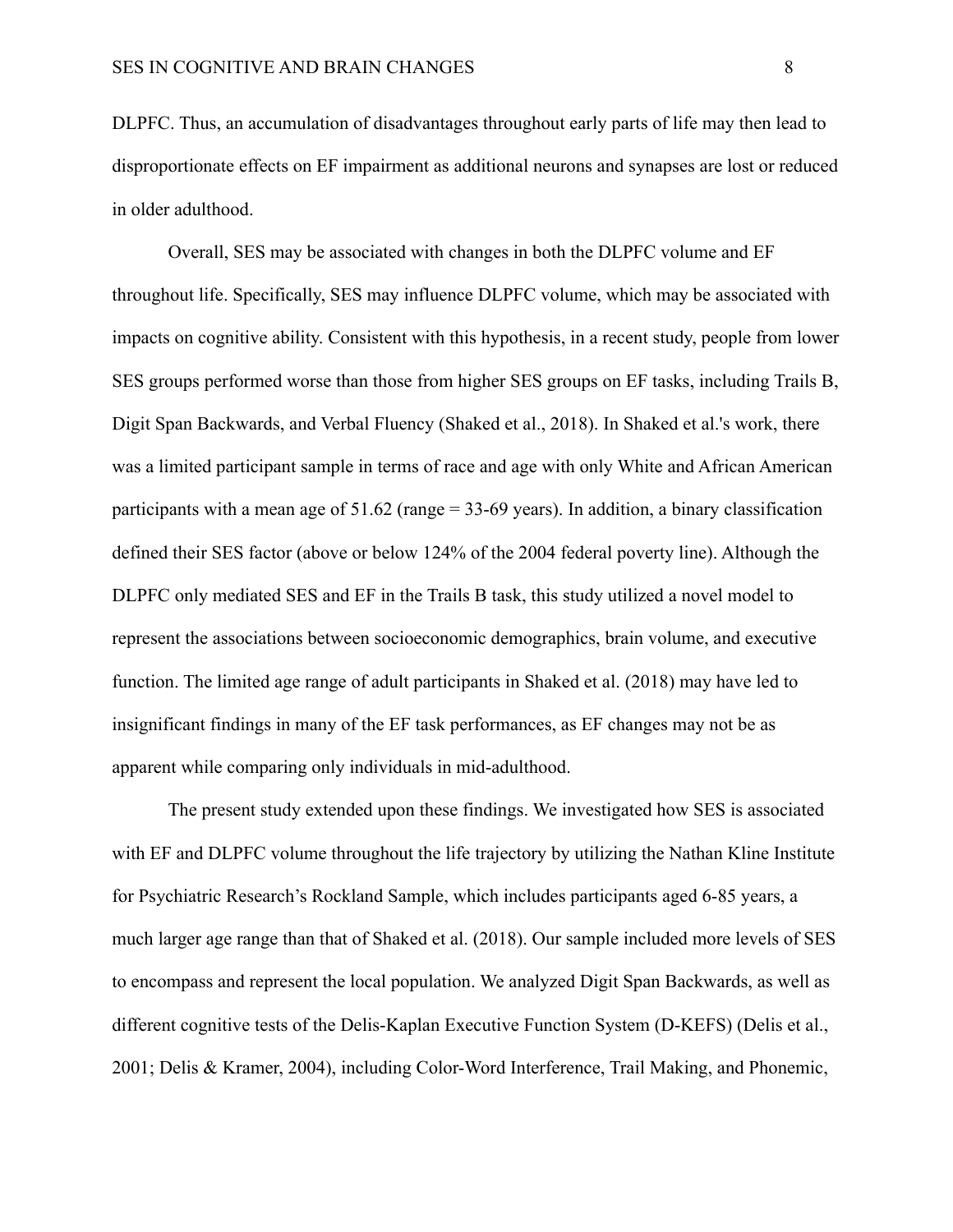Semantic, and Category Switching Verbal Fluency tasks to examine working memory, inhibition, shifting, and information retrieval. Expanding on Shaked et al. (2018), we analyzed both phonemic and semantic verbal fluency. They found that the DLPFC volume did not significantly mediate the relationship between SES and verbal fluency performance, attributing to the fact that semantic-based verbal fluency may lead participants to search their semantic memory, which is more heavily dependent on temporal lobe regions. Conversely, letter-based or phonemic verbal fluency may lead participants to use phonemic cues for word retrieval, which causes greater activation in the prefrontal cortex region and may rely more on the DLPFC (Gourovitch et al., 2000). In addition, Shaked et al. (2018) did not correct for intracranial volume because they removed the DLPFC variances. However, correction is a key step to study the volume of the DLPFC in relation to the total brain volume and reduce individual differences, especially for our study with a wide age gap.

We focused on when and how we would see differences in DLPFC volume and executive function by including individuals from a young age to late adulthood. We expected in our cross-sectional study an inverted U-shape trajectory for DLPFC size across age, as DLPFC size would develop to the maximum size by age 20, after which DLPFC size progressively decreases (Giedd, 2004). In addition, we expected a linear relationship between SES and DLPFC: a lower SES would be associated with a smaller DLPFC volume, whereas higher SES individuals would have a larger DLPFC volume. Similarly for EF, we anticipated an inverted U-shape trajectory because EF would increase to the maximum capacity by early adulthood and decrease relative to age. SES and EF would also have a positive correlation: as SES increases EF performance would increase. Altogether, we predicted that DLPFC is influenced by and affects SES and EF, respectively, across the lifespan. We anticipated an inverted U-shape trajectory for both DLPFC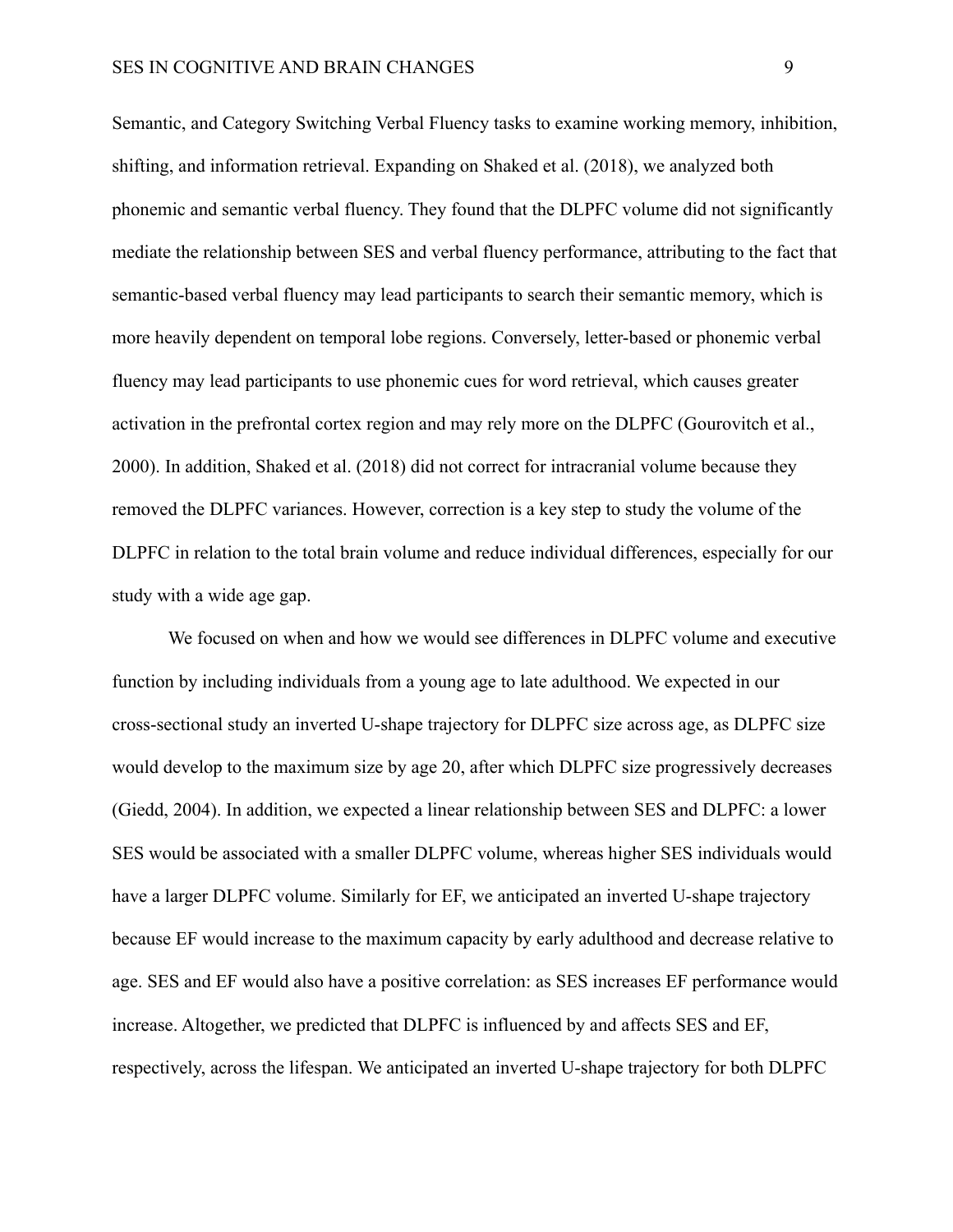size and cognitive ability with more pronounced differences between lower and higher SES groups as age increases. In other words, both DLPFC and EF would increase to maximum capacity until early adulthood, after which DLPFC size decreases and leads to an increased impairment of executive function task performance. However, older adults from lower SES backgrounds would have a smaller DLPFC volume and more evident cognitive decline than older adults from higher SES backgrounds. Consequently, we predicted that individuals of low SES backgrounds would have lower accuracy, inhibitory control, shifting, and information retrieval in all cognitive tasks than individuals of higher SES backgrounds, with more pronounced differences as age advances. The richness of our cross-sectional data provided our study the ability to understand and identify potential interventions for detrimental effects on cognitive function and brain health over the lifespan.

#### **Method**

#### **Participants**

Two-thousand four-hundred forty-five participants aged 6-85 years old (1445 females;  $M_{\text{age}} = 37.77$  years;  $SD_{\text{age}} = 22.27$ ) were recruited in the Rockland Sample. Participant recruitment involved advertisement flyer mailings and postings in Rockland County, New York. The sample represented the racial distribution (74.3% White, 15.9% Black, 5.8% Asian, American Indian/Native Alaskan =  $1\%$ , Native Hawaiian/Other Pacific Islander =  $0.3\%$ , Other = 2.7%) and ethnic (Hispanic, Latino, Spanish = 13.4%) of the area. Following Shaked et al. (2018), our study exclusions were individuals (a) diagnosed with AIDS or HIV positive status; (b) diagnosed with a terminal illness (e.g., metastatic cancer); (c) suffering from history of dementia, stroke, or transient ischemic attack or other neurological disorder (e.g., epilepsy, multiple sclerosis, Parkinson's disease); (d) affected by magnetic resonance imaging (MRI)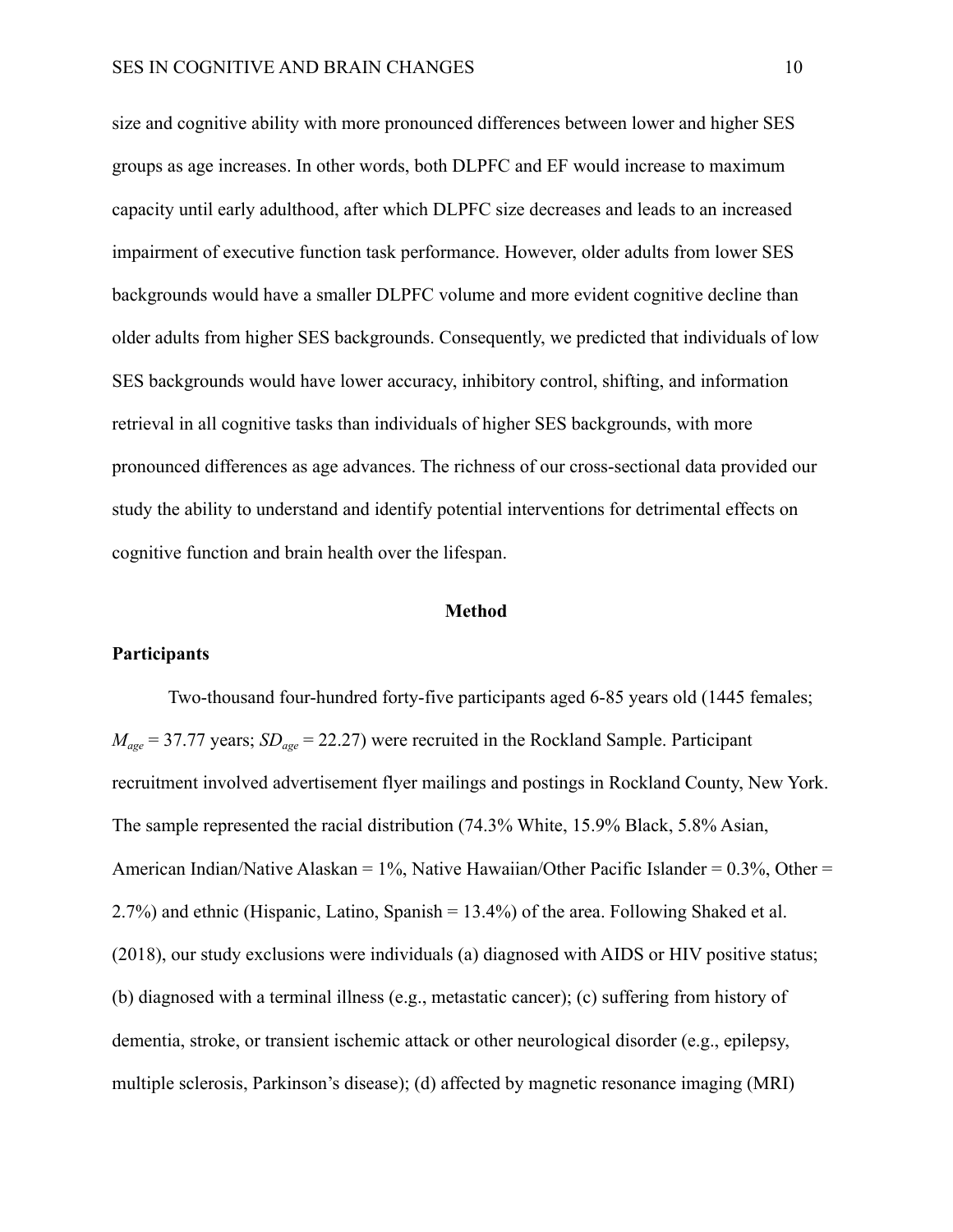contraindications (e.g., claustrophobia, indwelling ferromagnetic material). After exclusions, 821 participants of the Rockland Sample aged 7-84 years old (500 females, *Mage* = 36.57 years; *SDage*  $= 21.48$ ) were included in the analysis. Our sample's racial (77.3% White, 13.5% Black, 4.6%) Asian, American Indian/Native Alaskan = 1.1%, Native Hawaiian/Other Pacific Islander = 0.4%, Other =  $2.9\%$ ) and ethnic (Hispanic, Latino, Spanish =  $11.2\%$ ) distrubutions also aligned with those of the area. All participants completed demographic information and various physical and psychological assessments.

#### **Measures**

The study measures consisted of participants' SES values, EF task performance scores, and structural magnetic resonance imaging (MRI) volumes of the brain. We analyzed performance on cognitive tasks that involve different aspects of EF, including working memory (Ivnik et al., 1992; Kaufman, 1975), inhibition (Benton, 1968; Delis & Kramer, 2004; Stroop, 1935), shifting (Reitan, 1955), and information retrieval (Benton, 1968). In addition, the SES variable and EF tasks in our study extend upon Shaked et al. (2018).

**SES.** Participants' composite SES score involved a calculation of their highest level of education, occupation, and spouse's/significant other's education and occupation based on the Hollingshead Four-Factor Index of Socioeconomic Status (Hollingshead, 1975). Education was rated on a 7-point scale, and occupation was rated on a 9-point scale (Table 1). If participants indicated a spouse/significant other in their household, their education level and occupation were also coded. SES for child participants were also coded with the Hollingshead Four-Factor Index of Socioeconomic Status using parental information. Raw scores of the Hollingshead range from 1 to 66, in which higher values indicate higher SES (Juhn et al., 2011).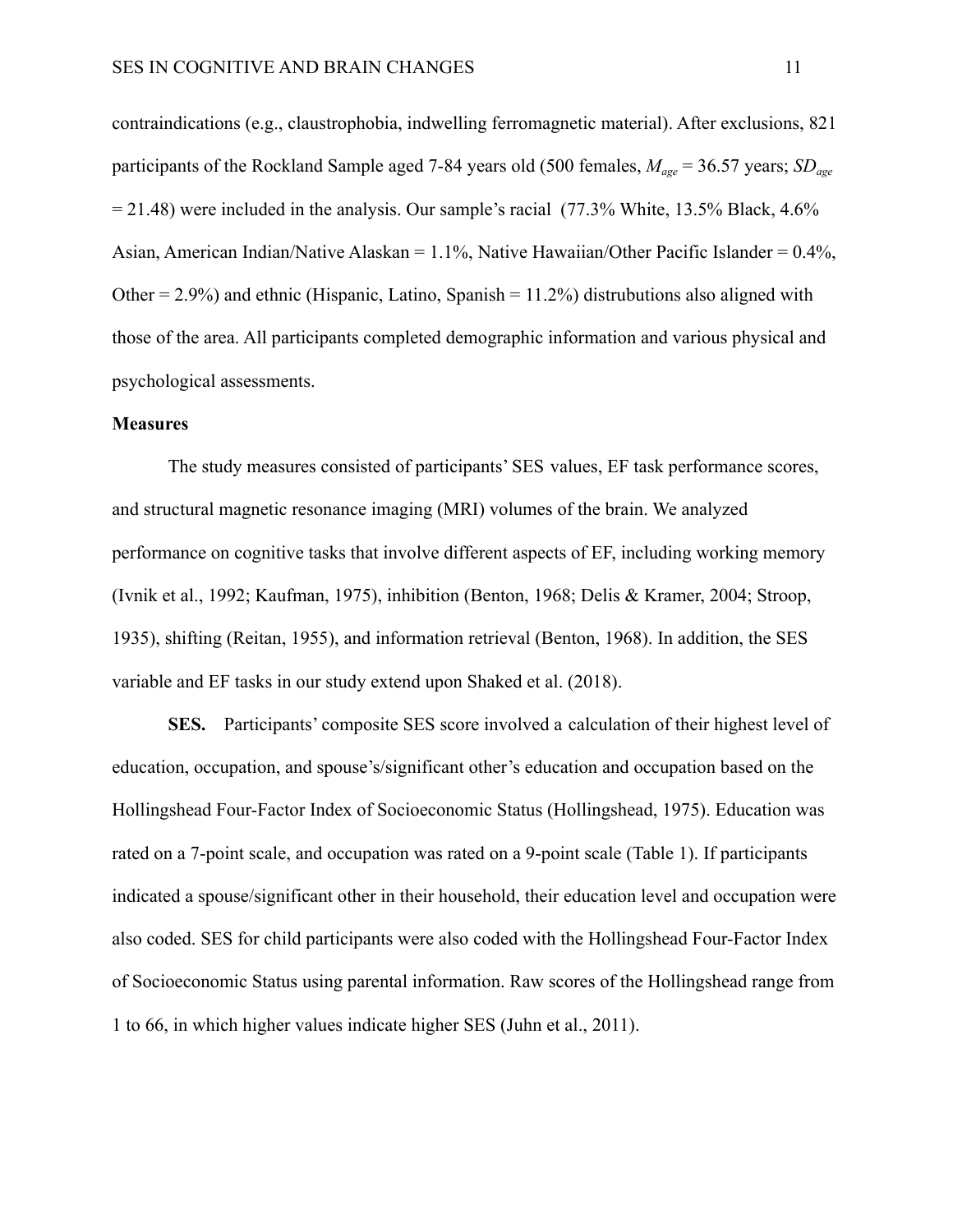# **Table 1**

*Hollingshead Four-Factor Index of Socioeconomic Status*

|                                                                                                              | Score            |
|--------------------------------------------------------------------------------------------------------------|------------------|
| Education                                                                                                    |                  |
| Not applicable                                                                                               | $\boldsymbol{0}$ |
| Less than 7th grade                                                                                          | $\mathbf{I}$     |
| Junior high school, including 9th grade                                                                      | $\overline{2}$   |
| Partial high school, 10th or 11th grade                                                                      | 3                |
| High school graduate                                                                                         | 4                |
| Partial college (at least one year) or specialized training                                                  | 5                |
| Standard college or university graduation                                                                    | 6                |
| Graduate/professional training                                                                               | 7                |
| Occupation                                                                                                   |                  |
| Not applicable or unknown                                                                                    | $\boldsymbol{0}$ |
| Farm laborers, menial service workers, students, housewives (dependent on<br>welfare, no regular occupation) | 1                |
| Unskilled workers                                                                                            | $\overline{2}$   |
| Machine operators and semi-skilled workers                                                                   | 3                |
| Smaller business owners (<\$25,000), skilled manual laborers, craftsmen, tenant<br>farmers                   | 4                |
| Clerical and sales workers, small farm and business owners (business valued at<br>\$25,000-50,000)           | 5                |
| Technicians, semi-professionals, small business owners (business valued at<br>\$50,000-70,000)               | 6                |
| Smaller business owners, farm owners, managers, minor professionals                                          | 7                |
| Administrators, lesser professionals, proprietor of medium-sized business                                    | 8                |
| Higher executive, proprietor of large businesses, major professional                                         | 9                |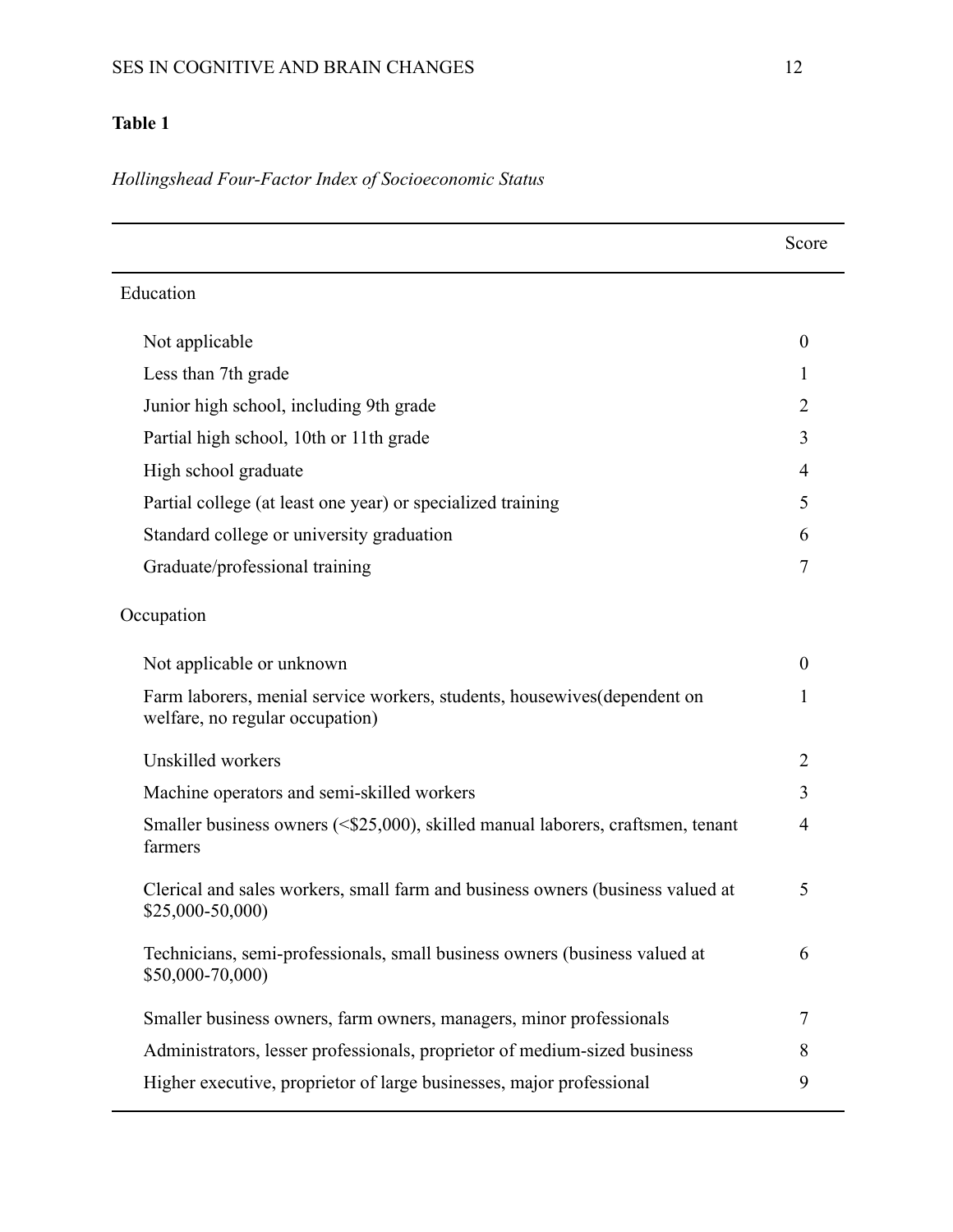*Note*. Codes for education and occupation are based on Hollingshead (1975).

**Executive Function.** We specifically focused on cognitive measures of executive function: the Digit Span Task and the Delis-Kaplan Executive Functioning System (D-KEFS) (Delis & Kramer, 2004), which includes Trail Making, Verbal Fluency, and Color-Word Interference.

The Digit Span Task is a cognitive measure for working memory (Ivnik et al., 1992; Kaufman, 1975). Participants repeat aloud a string of numbers that becomes increasingly longer after each correct trial. During the Digit Span Backward (DSB) trials, participants must recall and repeat the string of numbers in reverse order. The session ended after two consecutive incorrect trials of the same length or completion of all trials. To measure working memory, we analyzed the total score, which is the total number of correct trials for a maximum score of 14, of the DSB trials.

The Trail Making test measures cognitive shifting, as participants must alternate between two types of stimuli (Reitan, 1955). Participants draw a continuous line shifting between number and letter in sequential order. We obtained the total time to complete the task to analyze participants' cognitive flexibility.

Verbal Fluency (VF) measures individuals' ability to retrieve information from long-term knowledge stores, as well as inhibition (Benton, 1968). There are two types of VF tests, phonemic and semantic, so we utilized both to compare performances in the phonemic VF test, which may tap more into the DLPFC, and the semantic VF test, which may rely more on temporal lobe areas (Gourovitch et al., 2000). Participants are provided with 60 seconds each to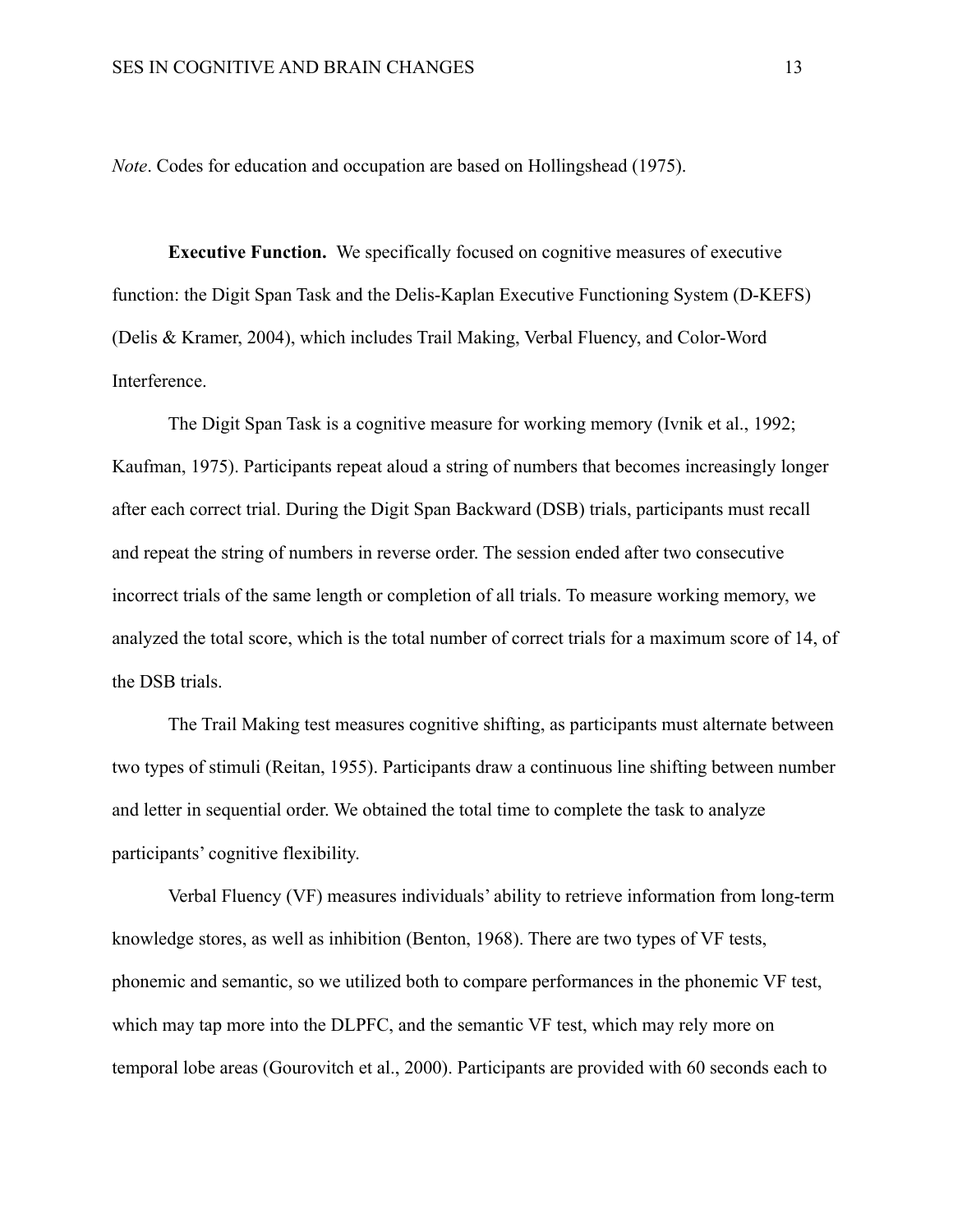name as many words starting with the letter 'F', 'A', and 'S' in the phonemic test, whereas participants must name as many animals and boy's names in the semantic test. We also analyzed the semantic category switching VF condition, in which participants must switch between naming fruits and furniture for 60 seconds, to further study participants' semantic knowledge retrieval, inhibition, and switching. Inhibition is measured in all three versions, as participants must avoid morphological variants and repetitions. We analyzed the total set loss errors, total repetition errors, total errors, and total correct responses in the phonemic, semantic, and category switching VF tasks.

Expanding on Shaked et al. (2018), we included Color-Word Interference into our analyses in order to study the different aspects of executive functioning. Color-Word Interference, which is based on the Stroop task, involves ignoring and responding to different stimuli in four conditions (Delis et al., 2001; Stroop, 1935). In the first condition, participants must name the colors shown. In the second condition, participants read color words in black ink. In the third condition, participants must respond to the font color of the word, rather than the actual color word. Trials in the third condition included words that are incongruent, in which the font color and color word are not identical (e.g., the word "red" in blue color font). In the fourth condition, participants must switch between naming the color of the word and stating the color word only when the word appears inside a black ink box. We studied the total time to complete the trials in the third condition (referred to as Inhibition trials) to measure participants' inhibition when the color of the word and the color name mismatch, as well as the total time to complete trials for the fourth condition (referred to as Inhibition/Switching trials) to measure both inhibition and switching.

#### **DLPFC Measures.**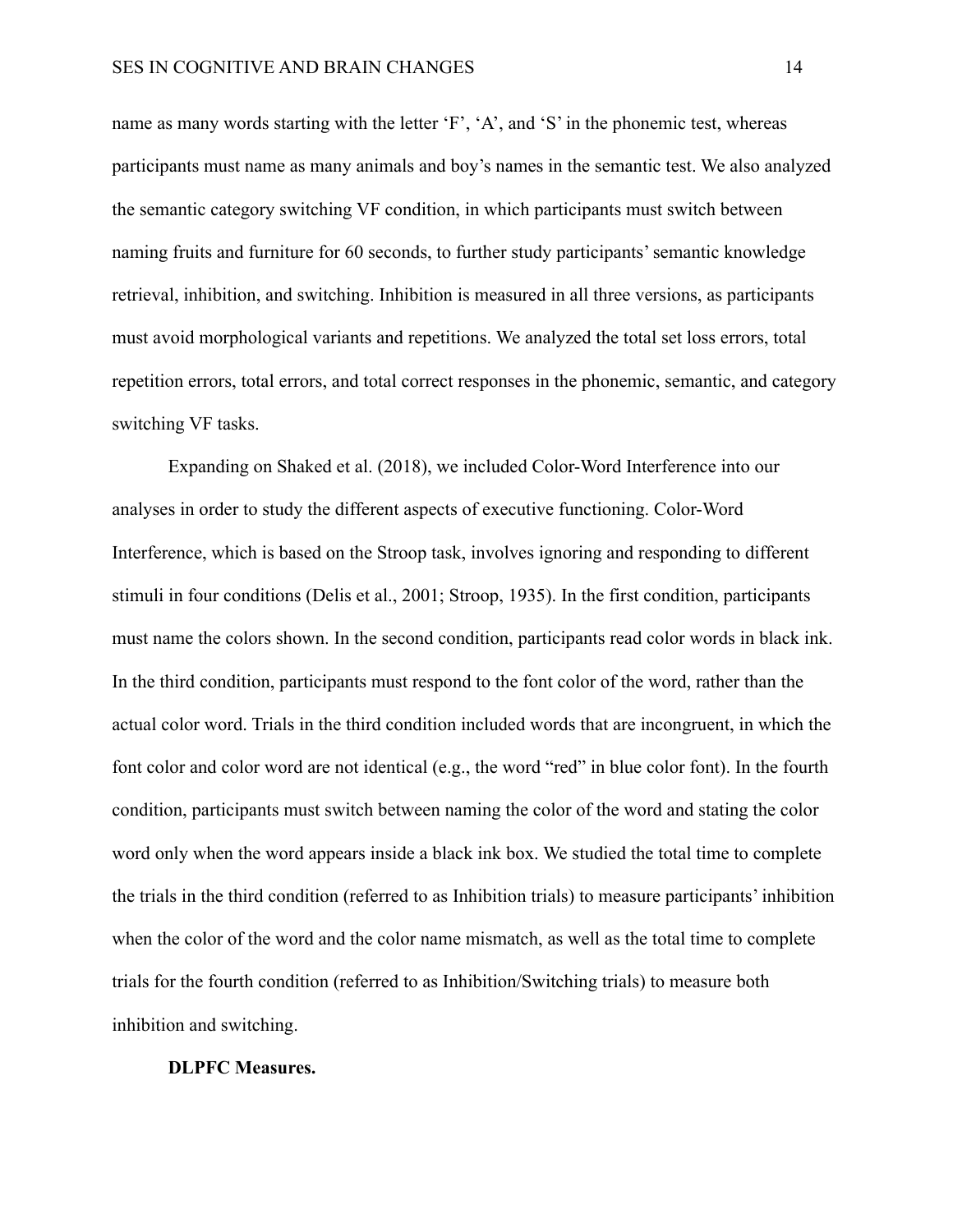Similar to Shaked et al. (2018), we conducted a manual calculation to obtain the volumetric measurement of the DLPFC from MRI data. Although Shaked et al. (2018) summed the superior frontal gyrus and middle frontal gyrus to construct the DLPFC, we combined the volumes of the middle frontal gyrus and other regions of the frontal gyrus to analyze the regions specifically activated during executive function tasks. Furthermore, previous studies show variations in frontal lobe parcellation techniques to depict the DLPFC and the uncertainty in the regions of the superior medial frontal cortex involved in task-switching behaviors, such as in executive function tasks (Cox et al., 2014). After excluding subjects who did not have available volumetric data or had MRI images that could not be run successfully through the MindBoggle software, we obtained structural MRI images from 738 participants.

#### **Results**

# **Descriptives**

The sample analyzed in this study included 821 participants of a broad age range and SES based on the Hollingshead Four-Factor Index of SES. The characteristics of our study sample are further detailed in Table 2.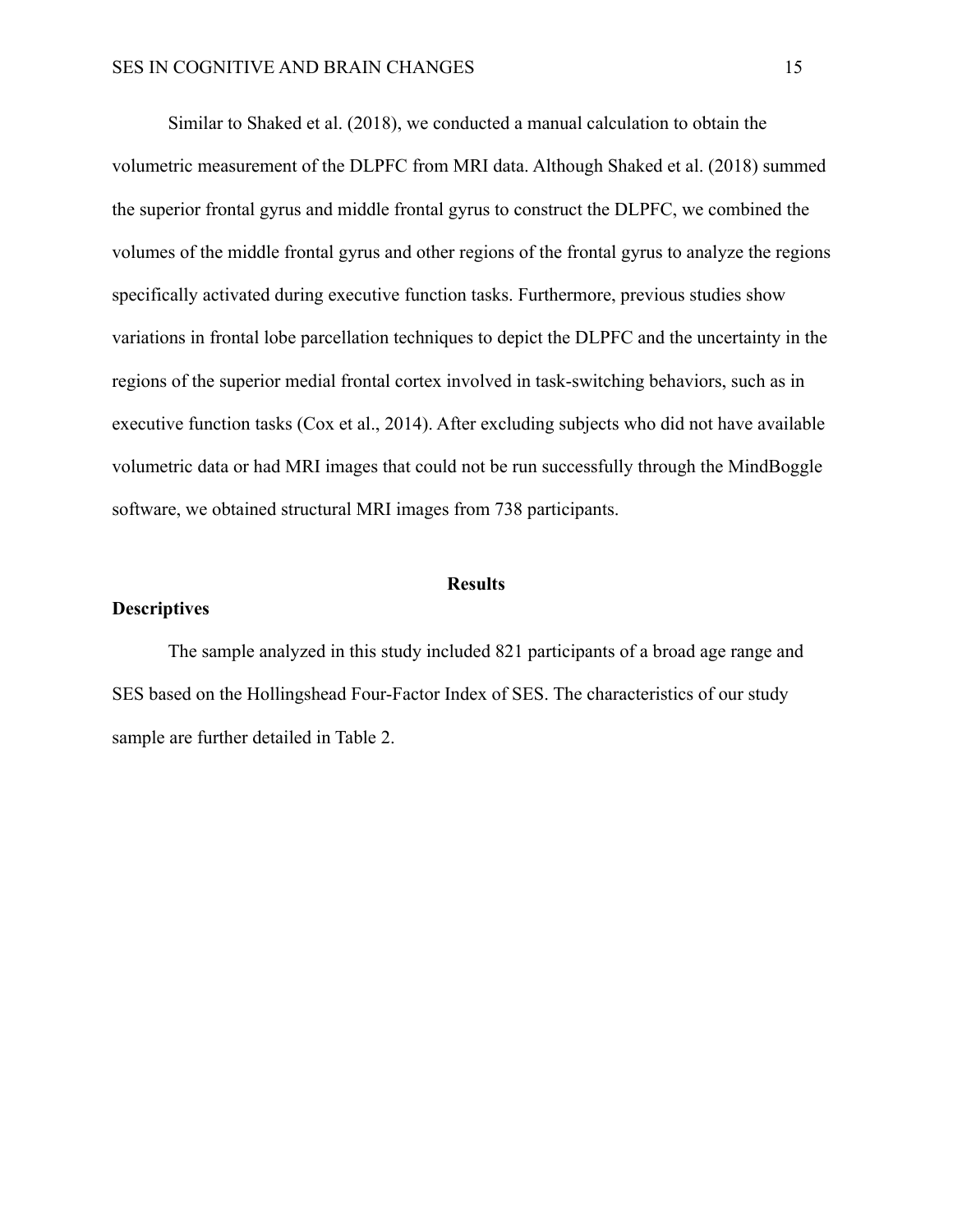# **Table 2**

# *Study Characteristics*

|                               | Mean  | SD    | Percent | Range       |
|-------------------------------|-------|-------|---------|-------------|
| Age (years)                   | 36.57 | 21.48 |         | $7 - 84$    |
| % Male                        |       |       | 39.1    |             |
| % White                       |       |       | 77.3    |             |
| SES score                     | 47.49 | 11.30 |         | 11.50-66    |
| DLPFC proportion of TCV       | .13   | .01   |         | $.10 - .16$ |
| Test scores                   |       |       |         |             |
| DSB (total score)             | 6.32  | 2.25  |         | $2 - 13$    |
| CWI (inhibition time in sec)  | 60.88 | 22.17 |         | 25-180      |
| CWI (inhibition/switching     | 66.00 | 20.61 |         | 32-180      |
| time in sec)                  |       |       |         |             |
| Trails (sec)                  | 85.42 | 43.84 |         | 25-240      |
| Phonemic VF (total responses) | 38.51 | 14.24 |         | $4 - 84$    |
| Semantic VF (total responses) | 40.50 | 9.82  |         | $8 - 75$    |
| CS VF (total responses)       | 14.22 | 3.19  |         | $5 - 24$    |

*Note*. SES = socioeconomic status, DLPFC = dorsolateral prefrontal cortex; TCV = total cortival volume; DSB = Digit Span Backward; CWI = Color-Word Interference; VF = Verbal Fluency; CS = Category Switching. *N* = 821. *N* = 704 for DLPFC data.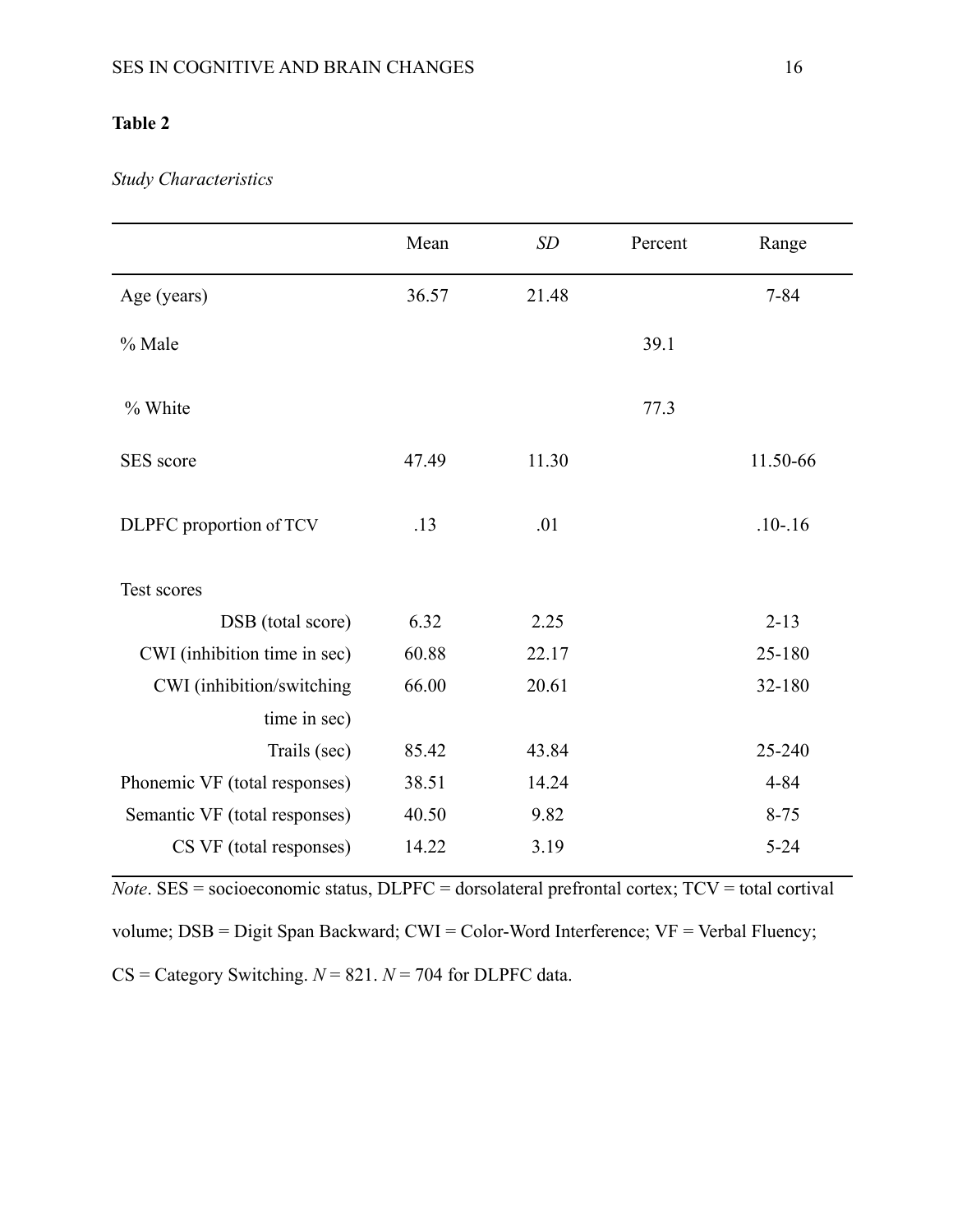#### **Executive Function Measures**

To predict the trend for EF task performance throughout age, we transformed the age variable by subtracting the mean age from each participants' age. These calculated centered age scores tested for a linear trend of the EF performance. We then found the squares of the centered ages to use these values to predict a quadratic trend of the EF performance. We also multiplied the centered age values by participants' SES scores to use this calculated value as a predictor for EF performance, testing for the age and SES interaction effect. For all regression analyses of the EF measures, we created 3 groups of low, medium, and high SES levels based on below one standard deviation of the sample SES mean, the sample SES mean, and above one standard deviation of the sample SES mean, respectively, to plot the curves of EF performance for different SES levels across age.

Correlation analyses revealed the number of correct trials in DSB, time to complete in CWI (inhibition trials and inhibition/switching trials), time to complete in the Trail Making Test, and total responses on VF tasks all significantly correlated with one another. In the analysis of the phonemic, semantic, and category switching VF tasks, fewer than approximately 25% of the participants made one or more errors in the trials, so we focused on participants' total responses for all three VF versions. Time to complete for CWI and Trails positively correlated with each other, whereas they negatively correlated with DSB and total responses for all VF tasks, which positively correlated with each other. These results indicate that participants who took longer to complete tasks whose scores are time-dependent (CWI, Trails) also produced lower numbers of responses in the DSB and VF tasks. Table 3 displays the correlations between each of the executive function tasks, as well as with age and SES.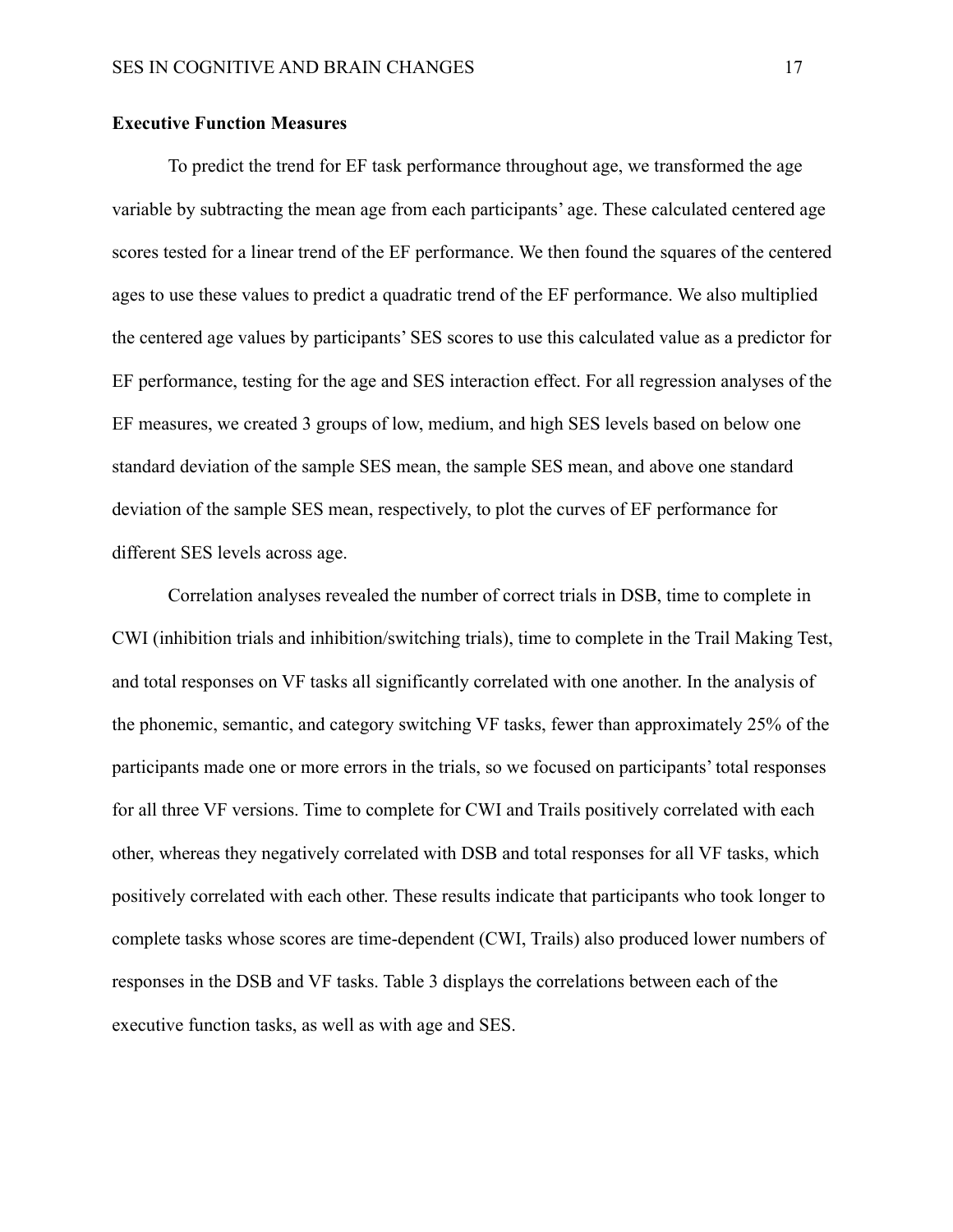# **Table 3**

| Variable                            |          | $1 \qquad 2$ | $\mathfrak{Z}$                           | $\overline{4}$      | 5 <sup>5</sup> | $6\degree$                | $7\overline{ }$ | 8       | 9 |
|-------------------------------------|----------|--------------|------------------------------------------|---------------------|----------------|---------------------------|-----------------|---------|---|
| $1. \text{Age}$                     |          |              |                                          |                     |                |                           |                 |         |   |
| 2. SES                              | $.24**$  |              |                                          |                     |                |                           |                 |         |   |
| 3. DSB                              | $.18**$  | $.08*$       |                                          |                     |                |                           |                 |         |   |
| 4. CWI In                           | $-.20**$ |              | $.08* -.42**$                            |                     |                |                           |                 |         |   |
| 5. CWI In/Sw                        | $-24**$  | $.02\,$      | $-44**$                                  | $.79**$             |                |                           |                 |         |   |
| 6. Trails                           | $-13**$  |              | $.01 - .44***$ $.65***$ $.66***$         |                     |                |                           |                 |         |   |
| 7. Phonemic VF .49** .09** .39**    |          |              |                                          | $-46** -48** -40**$ |                |                           |                 |         |   |
| 8. Semantic VF .31 <sup>**</sup>    |          |              | $.05$ $.31**$ $-.49**$ $-.51**$ $-.47**$ |                     |                |                           | $.68**$         |         |   |
| 9. CatSw VF $.31***$ $.07*$ $.27**$ |          |              |                                          |                     |                | $-48** -46** -40**$ .56** |                 | $.65**$ |   |

*Correlations for Age, SES, and Executive Function Tasks*

*Note.* This table displays the correlations between age, socioeconomic status (SES), and all of the executive function task measures: Digit Span Backward (DSB) time to complete, Color-Word Interference (CWI) time to complete for Inhibition condition (In) and Inhibition/Switching condition (In/Sw), Trail Making Test (Trails) time to complete, as well as total responses for each of the Phonemic, Semantic, and Category Switching (CatSw) Verbal Fluency (VF) tasks.

\*\* Correlation is significant at the .01 level (2-tailed).

\* Correlation is significant at the .05 level (2-tailed).

Regression analyses for DSB demonstrated that age significantly predicted the total trials correct in a positive linear manner ( $\beta$  = .24,  $t(818)$  = 6.95,  $p$  < .001), which indicates that the total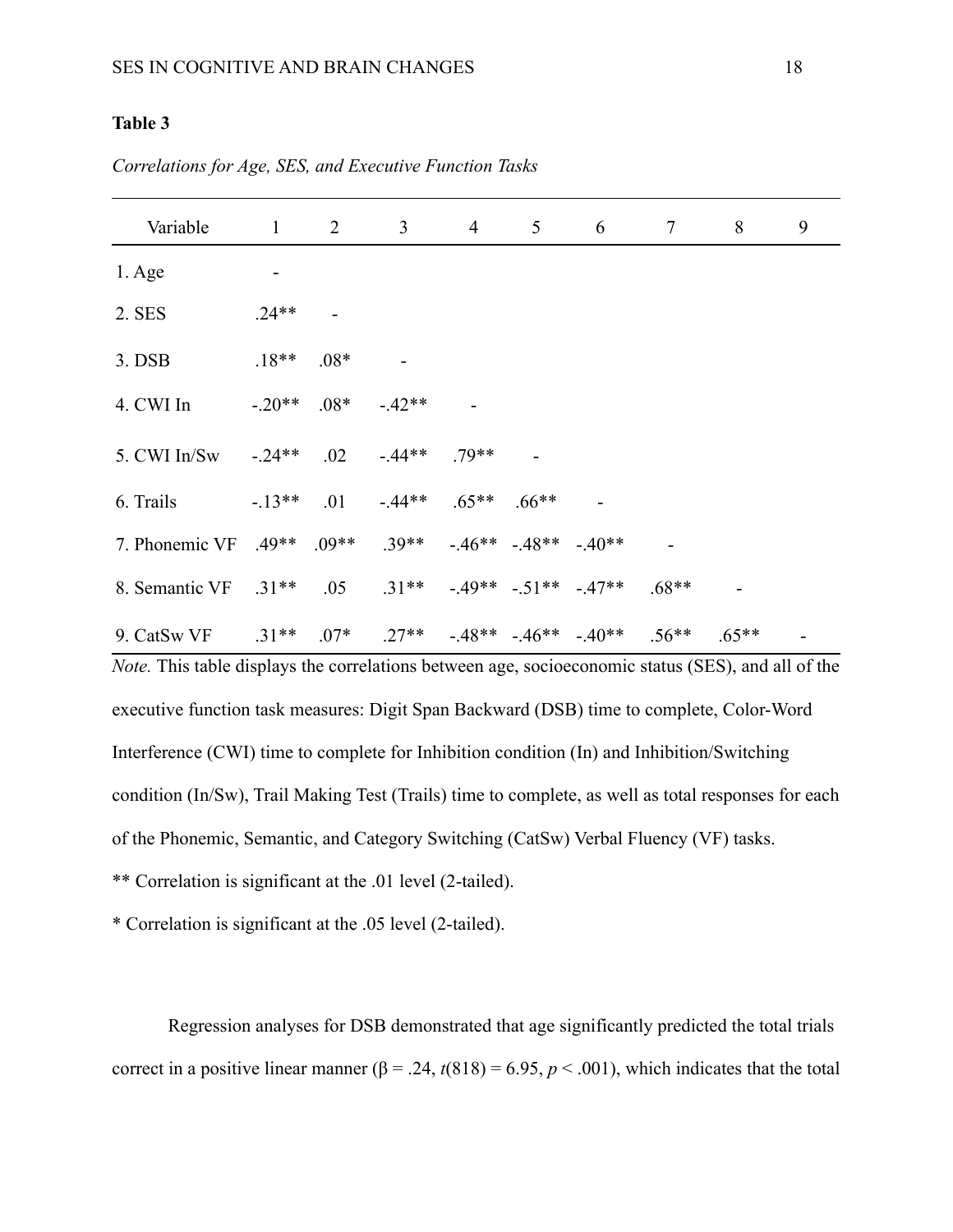trials correct increases with age. Also, age significantly predicted the total trials correct in an inverted U-shape, in which the total number of correct trials increases across age until approximately 40 years and then decreases  $(\beta = -.23, t(818) = -.6.71, p < .001)$ . There was a significant main effect of age predicting total trials correct for low, medium, and high SES in a negative linear ( $\beta$  = -0.31,  $t(816)$  = -1.66,  $p$  = .098) and inverted U-shape trajectory ( $\beta$  = -.26,  $t(816) = -7.33$ ,  $p < .001$ ). There was a significant main effect of SES predicting total trials correct in a positive linear manner ( $\beta$  = .12,  $t(816)$  = 3.25,  $p$  = .001), in which higher SES predicts higher DSB total trials correct. There was a significant interaction between age and SES  $(\beta = .54, t(816) = 2.94, p = .003)$ , in which lower SES predicts greater decreases in DSB total trials correct across age. Figure 1 exhibits the estimated curve of the association between age and SES for DSB. In sum, these findings demonstrate the potential for negative effects of SES to accumulate over time and manifest as progressively impaired EF performance in late adulthood. The subsequent results for the other EF measures follow this pattern of continuous detriments to EF with lower SES as age increases throughout older adulthood.

#### **Figure 1**

*Interaction of Age and SES for Digit Span Backward (DSB)*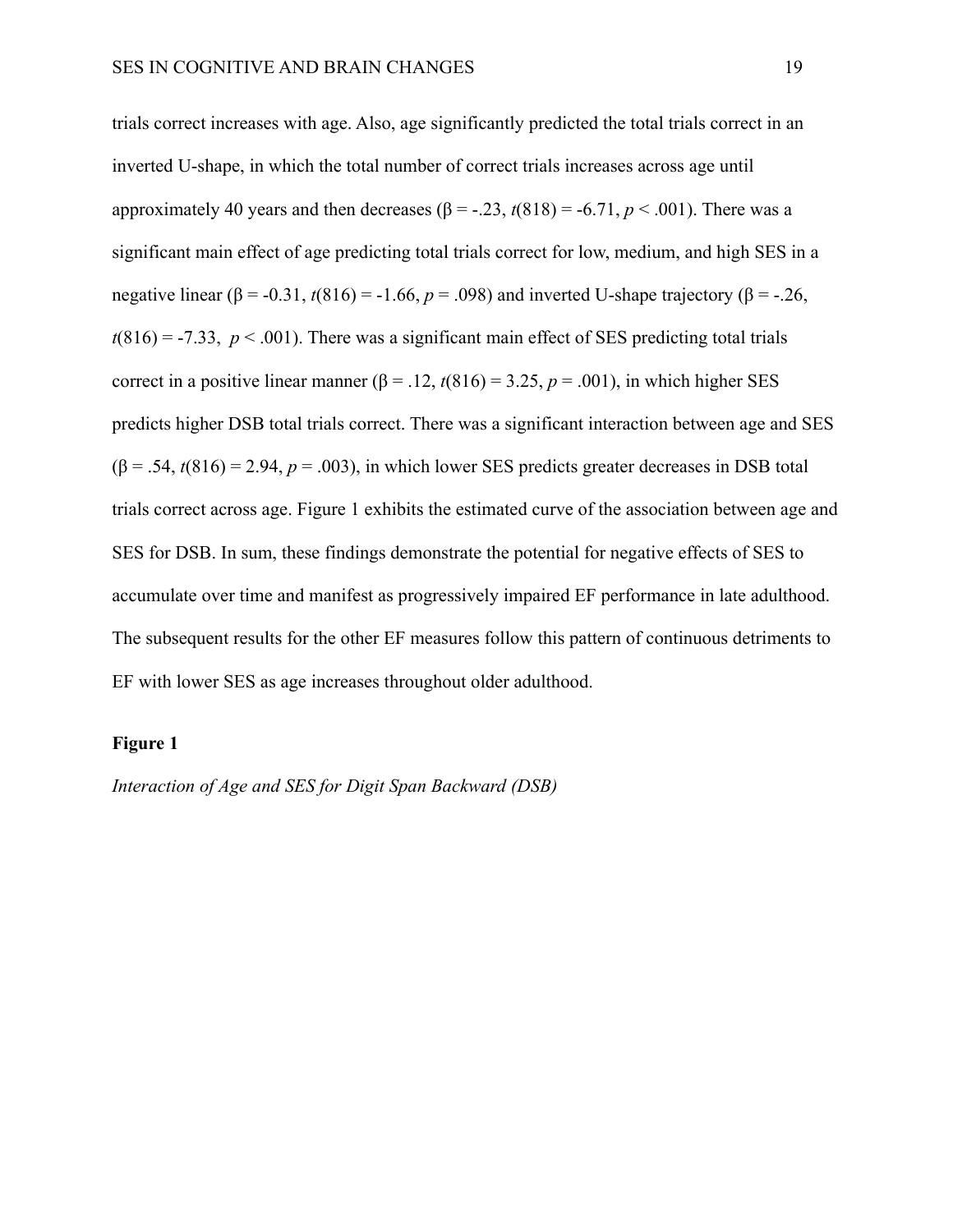

*Note.* An inverted U-shape trajectory of total trials correct in Digit Span Backward (DSB) was predicted across age for low, medium, and high SES. Lower SES predicted greater deficits in DSB performance throughout life.

The regression analysis for CWI showed age significantly predicts the total time to complete interference inhibition trials in a negative linear manner ( $\beta$  = -.33, *t*(818) = -10.37, *p* < .001). Age also significantly predicted the total time to complete inhibition trials in a U-shape curve  $(\beta = .47, t(818) = 14.92, p < .001)$ , in which the total time to complete interference trials decreases across age until approximately 40 years and then increases. There was a significant main effect of age predicting total time to complete inhibition trials for low, medium, and high SES in a U-shape trajectory ( $\beta$  = .47,  $t(816)$  = 14.74,  $p < .001$ ). There was no significant main effect of SES predicting total time to complete inhibition trials. There was a significant interaction between age and SES ( $\beta$  = -.59,  $t(816)$  = -3.57,  $p < .001$ ), in which lower SES predicts greater increases in total time to complete inhibition trials with increases in age after about 40 years (Figure 2).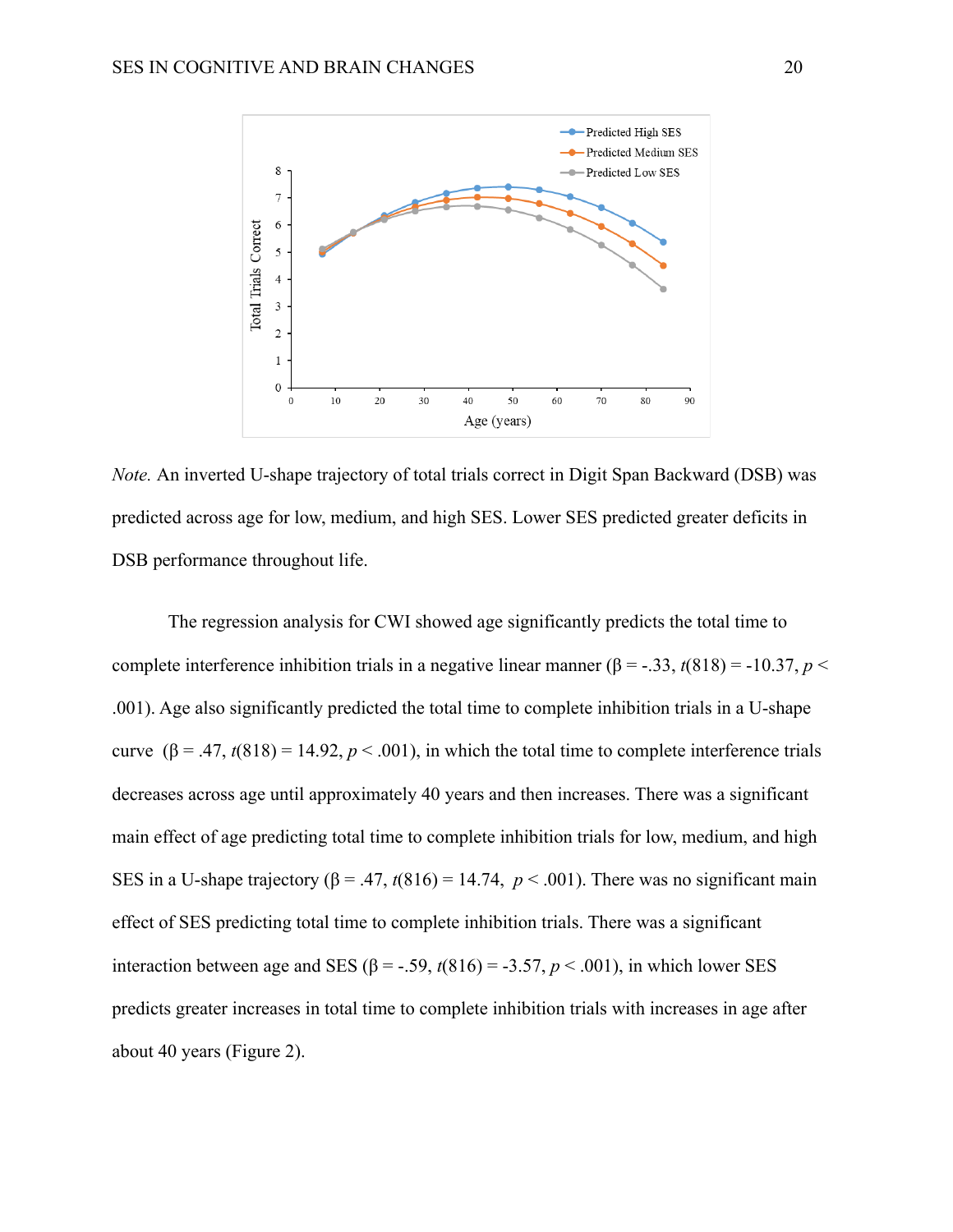# **Figure 2**



*Interaction of Age and SES for CWI Inhibition Trials*

*Note.* A U-shape trajectory of total time to complete inhibition trials in Color-Word Interference was predicted across age for low, medium, and high SES across age. Lower SES predicted greater deficits in inhibition trial performance throughout the age trajectory as age increased after 40 years.

Similarly, age significantly predicted the total time to complete interference trials in the inhibition/switching condition of the CWI in a negative linear manner  $(\beta = -0.36, t(818)) = -11.49$ ,  $p < .001$ ). Age also significantly predicted the total time to complete in a U-shape curve, in which the total time to complete interference trials decreases across age until approximately 40 years and then increases ( $\beta$  = .45,  $t(818)$  = 14.23,  $p < .001$ ). As did for the CWI inhibition condition trials, there was a significant main effect of age predicting total time to complete inhibition/switching trials for low, medium, and high SES in a U-shape trajectory (β = .46,  $t(816)$ ) = 14.32,  $p < .001$ ). There was also a significant interaction between age and SES ( $\beta$  = -.59, *t*(816)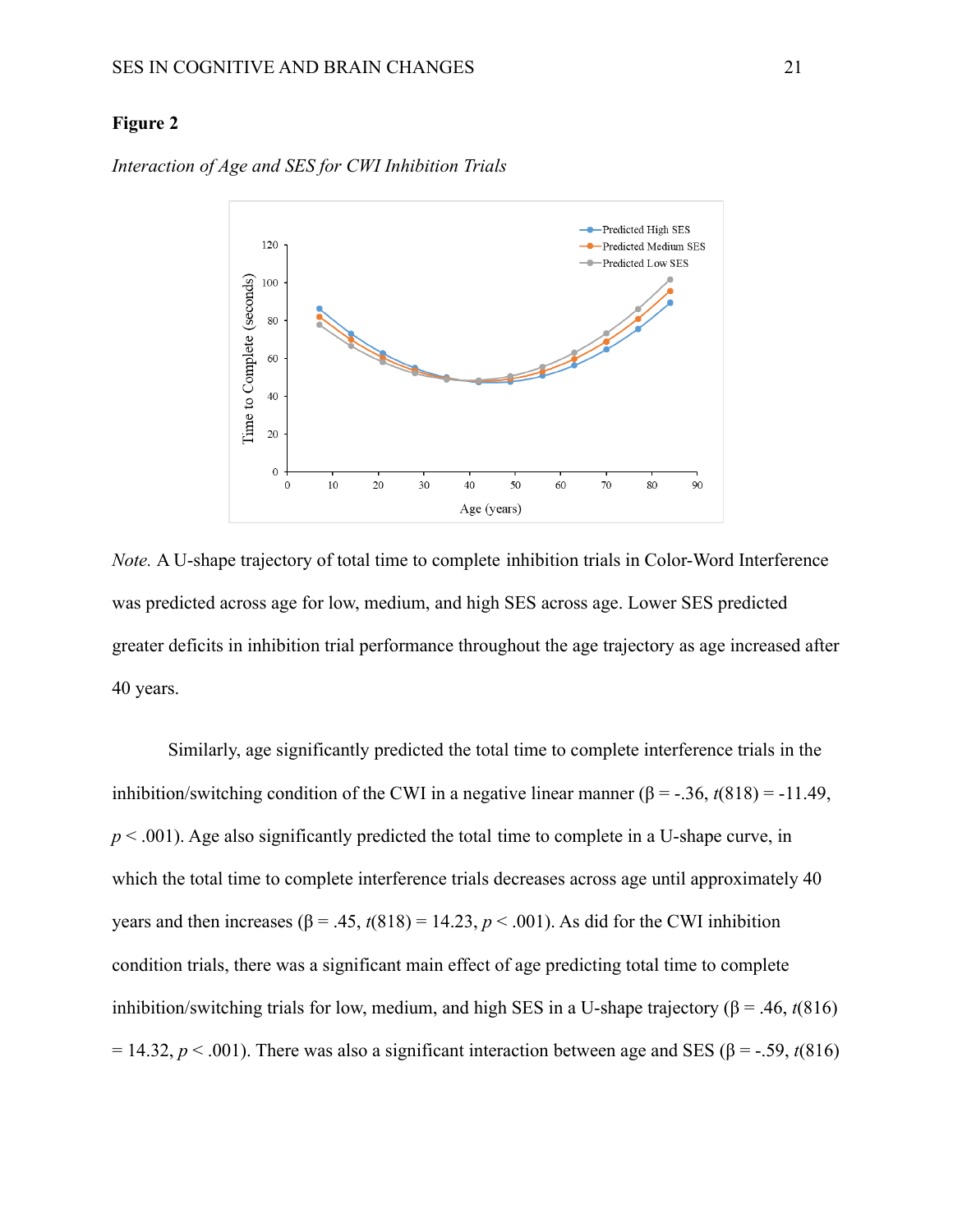$=$  -3.59,  $p < 0.001$ ), in which lower SES predicts greater increases in total time to complete inhibition/switching trials across ages after about 40 years.

For the Trail Making Test, age significantly predicted the total time to complete in a negative linear manner (β = -.23,  $t(818) = -6.92$ ,  $p < .001$ ), and in a U-shape curve (β = .39,  $t(818) = 11.82, p < .001$ , in which the total time to complete decreases across age until approximately 40 years and then increases. There was a significant main effect of age predicting total time to complete Trails for low, medium, and high SES in a U-shape trajectory ( $\beta$  = .41,  $t(816) = 12.01$ ,  $p < .001$ ). There was a significant interaction between age and SES ( $\beta$  = -.45,  $t(816) = -2.56$ ,  $p = .011$ ), in which lower SES predicts greater increases in total time to complete Trails with age increases after about 40 years (Figure 3).

### **Figure 3**

*Interaction of Age and SES for Trail Making Test*

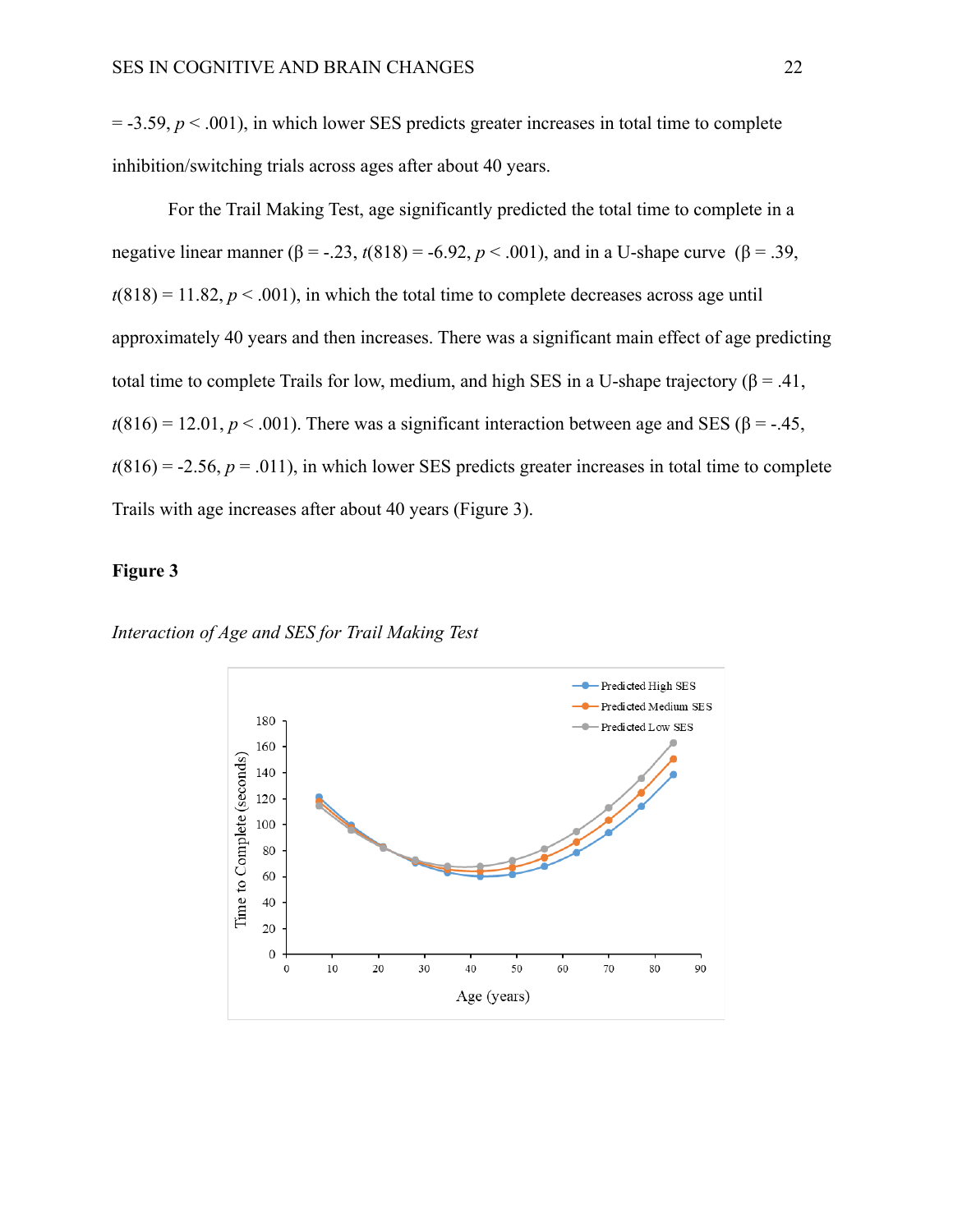*Note.* A U-shape trajectory of total time to complete the Trail Making Test was predicted across age for low, medium, and high SES across age. Lower SES predicted greater and greater deficits in Trails performance throughout life as age increased after approximately 40 years.

For Phonemic VF, age significantly predicted the total responses in a positive linear manner ( $\beta$  = .57, *t*(818) = 19.03, *p* < .001), and in an inverted U-shape curve ( $\beta$  = -.30, *t*(818) = -10.05, *p* < .001), in which total responses increase across age until approximately 40 years and then decrease. There was a significant main effect of age predicting total responses in phonemic verbal fluency for low, medium, and high SES in an inverted U-shape trajectory (β = -.32, *t*(816)  $= -10.53$ ,  $p < .001$ ). Results suggest that total responses increase across age until approximately 40 years and then decrease. There was a significant main effect of SES predicting total responses  $(\beta = .08, t(816) = 2.44, p = .015)$ , in which higher SES predicts greater number of responses. There was a significant interaction between age and SES ( $\beta$  = .68,  $t(816)$  = 4.33,  $p < .001$ ), in which lower SES predicts a smaller increase and greater decrease in total responses across age, whereas higher SES predicts a greater increase and smaller decrease in total responses (Figure 4).

### **Figure 4**

*Interaction of Age and SES for Phonemic Verbal Fluency*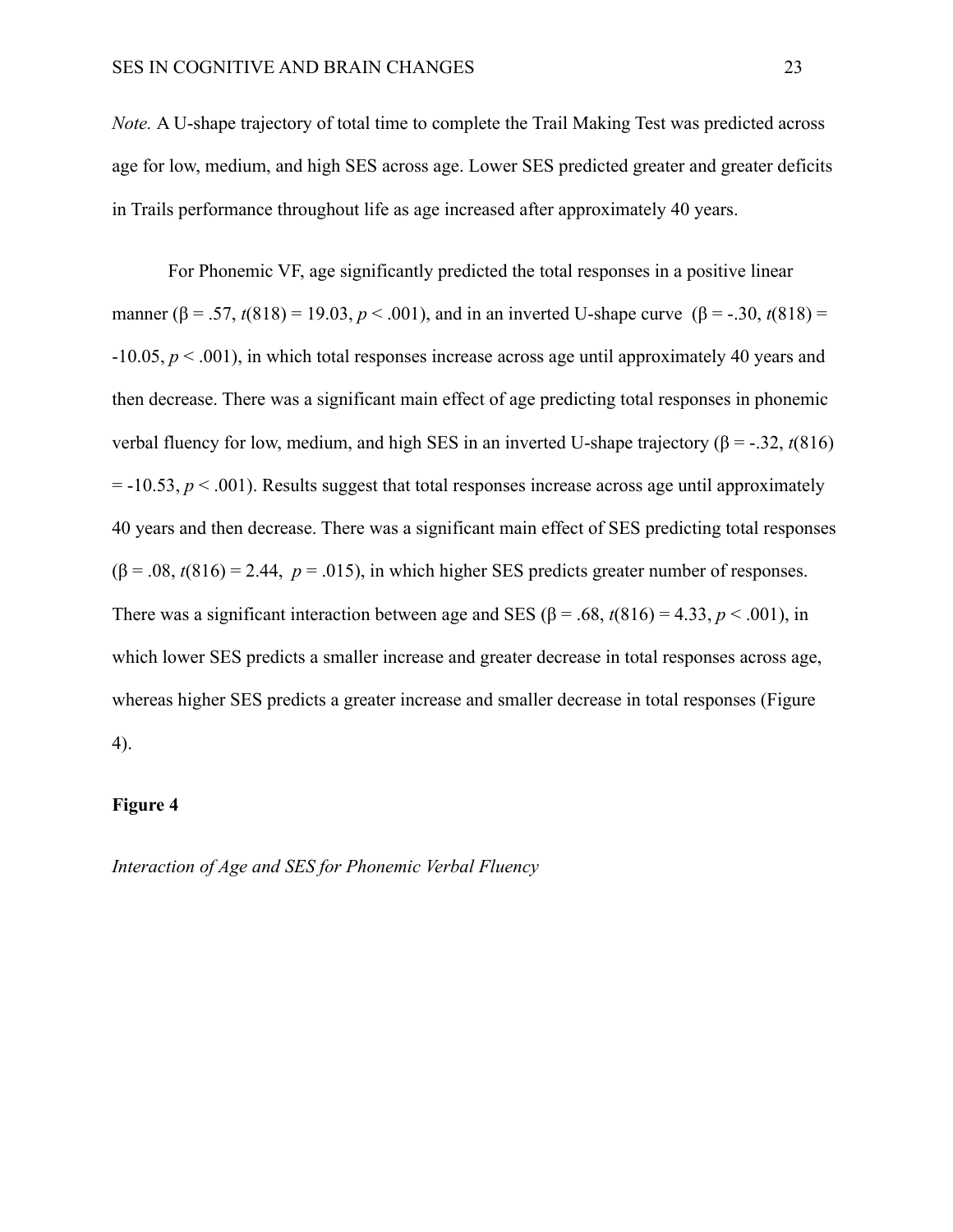

*Note.* A U-shape trajectory of total responses in phonemic Verbal Fluency was predicted across age for low, medium, and high SES. Lower SES predicted a lower number of responses in phonemic Verbal Fluency throughout life.

Following the trend of Phonemic VF, the regression analysis for Semantic VF also showed that age was a significant predictor of total responses in a positive linear manner ( $\beta$  = .41,  $t(818) = 12.90, p < .001$ ) and inverted U-shape curve  $(\beta = -0.39, t(818)) = -12.19, p < .001$ ), in which total responses increase across age until approximately 40 years and then decrease. In addition, there was a significant main effect of age predicting total responses for low, medium, and high SES in an inverted U-shape trajectory  $(\beta = -0.41, t(816)) = -12.76, p < .001$ ). There was a significant main effect of SES predicting total responses ( $\beta$  = .10,  $t(816)$  = 2.93,  $p$  = .003), in which higher SES predicts greater number of responses. There was a significant interaction between age and SES ( $\beta$  = .73,  $t(816)$  = 4.39,  $p < .001$ ), in which lower SES predicts a larger decrease in total responses across age, whereas higher SES predicts a smaller decrease in total responses across age (Figure 5).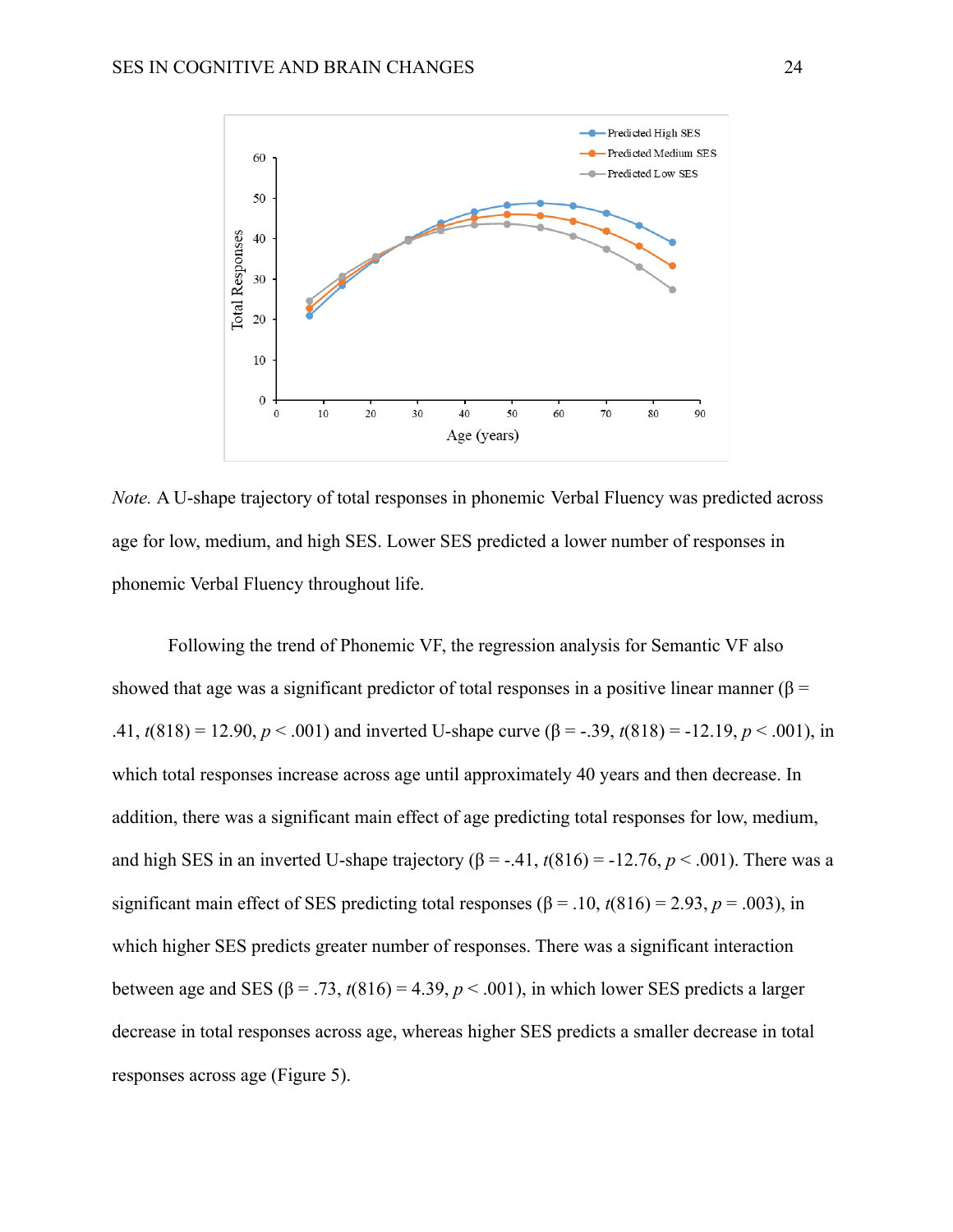### **Figure 5**



*Interaction of Age and SES for Semantic Verbal Fluency*

*Note.* A U-shape trajectory of total responses in semantic Verbal Fluency was predicted across age for low, medium, and high SES across age. Lower SES predicted lower total responses in semantic Verbal Fluency throughout life.

Likewise for Category Switching VF, age significantly predicted the total responses in a positive linear manner ( $\beta$  = .41,  $t(818)$  = 13.04,  $p < .001$ ) and an inverted U-shape curve ( $\beta$  =  $-40$ ,  $t(818) = -12.47$ ,  $p < .001$ ), in which total responses increase across age until approximately 40 years and then decrease. There was a significant main effect of age predicting total responses for low, medium, and high SES in an inverted U-shape trajectory  $(\beta = -0.42, t(816)) = -12.88, p <$ .001). In addition, there was a significant main effect of SES predicting total responses ( $\beta$  = .10,  $t(816) = 2.89$ ,  $p = .004$ ), in which higher SES predicts greater number responses. The interaction between age and SES ( $\beta$  = .33,  $t(816)$  = 1.96,  $p$  = .050) suggested lower SES predicts smaller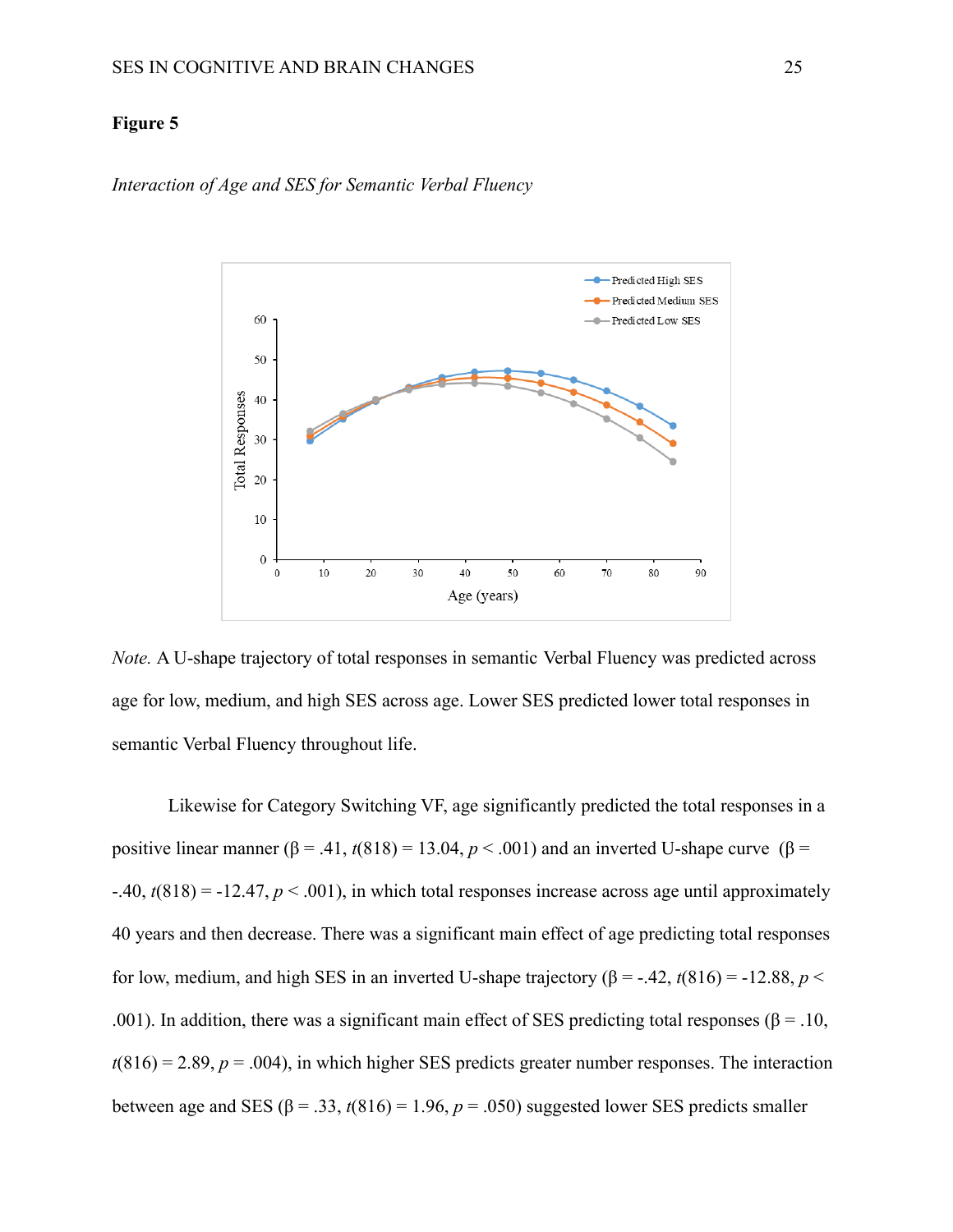increases in total responses across age, whereas higher SES predicts greater increases in total responses across age (Figure 6).

#### **Figure 6**

*Interaction of Age and SES for Category Switching Verbal Fluency*



*Note.* An inverted U-shape trajectory of total responses in category switching Verbal Fluency was predicted across age for low, medium, and high SES. Lower SES predicted a lower number of responses than when SES was higher across the lifespan.

We conducted additional analyses with the Vocabulary subscale of the Wechsler Abbreviated Scale of Intelligence Second Edition (WASI-II) (Wechsler, 1999) to explore the difference in performance of higher and lower SES young participants in the CWI and VF tasks. The Vocabulary test performance reflects individuals' verbal knowledge and storage of information (Wechsler, 1999). We utilized the Vocabulary T score, which is the converted raw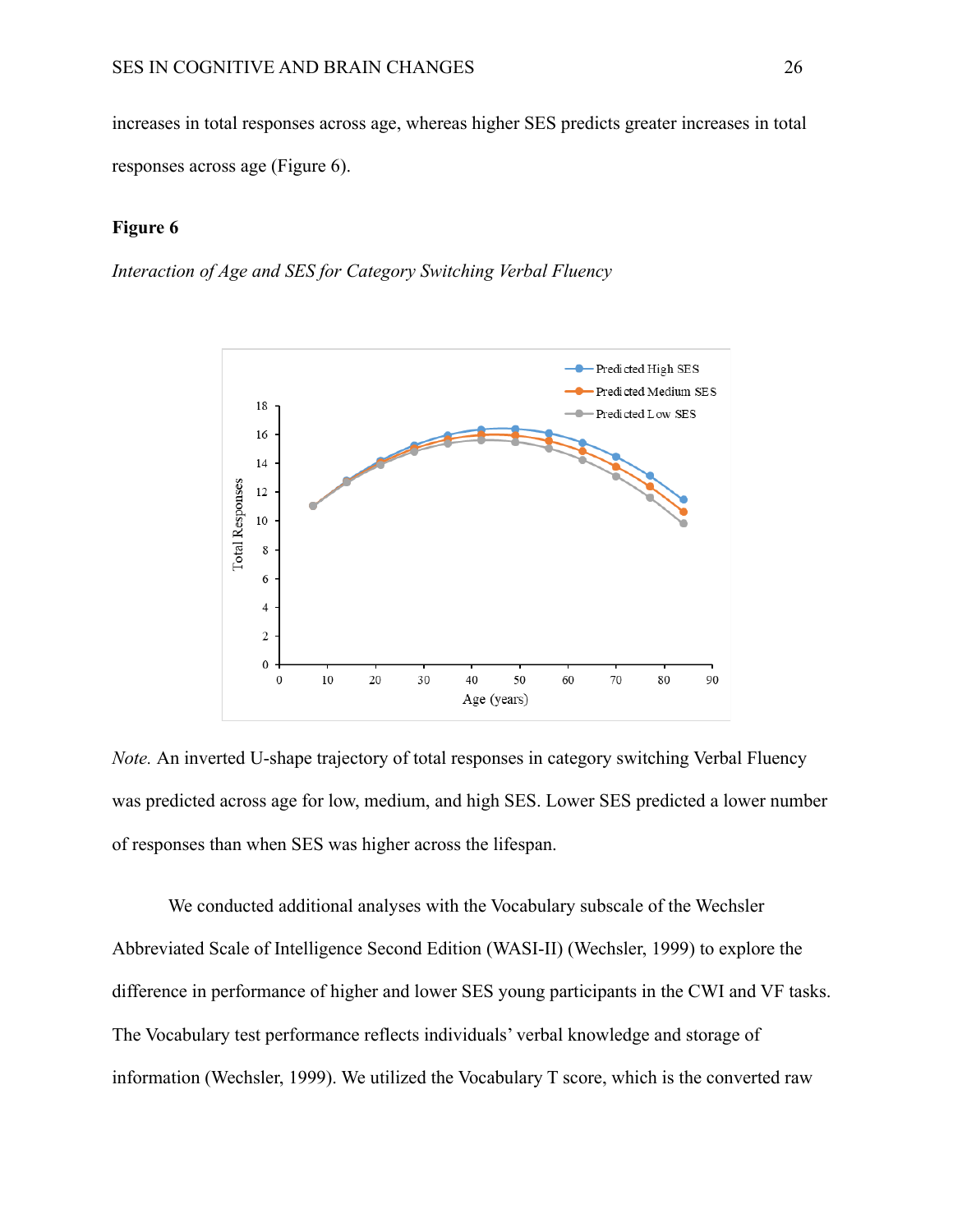score using the WASI-II conversion tables in order to standardize the scores across age. The CWI Inhibition condition time to complete negatively correlated with the Wechsler Abbreviated Scale of Intelligence (WASI-II) Vocabulary T Score,  $r(702) = -12$ ,  $p < .001$ . The CWI Inhibition/Switching condition time to complete also negatively correlated with the Vocabulary T score,  $r(702) = -0.15$ ,  $p < 0.001$ . These results suggest that higher scores of vocabulary are associated with shorter times to complete the CWI trials. The WASI-II Vocabulary T score positively correlated with all three types of the verbal fluency tests: phonemic  $(r(702) = .21, p <$ .001), semantic (*r*(702) = .19, *p* < .001), category switching (*r*(702) = .13, *p* < .001). In other words, higher vocabulary scores are associated with greater total responses on all the verbal fluency tests. Further regression analysis revealed that SES only significantly predicts time to complete in both CWI conditions (inhibition:  $\beta = .23$ ,  $t(437) = 4.77$ ,  $p < .001$ ; inhibition/switching:  $β = .19$ ,  $t(437) = 3.99$ ,  $p < .001$ ) and total responses in all verbal fluency tests (phonemic: β = -.19, *t*(437) = -3.94, *p* < .001; semantic: β = -.17, *t*(437) = -3.64, *p* < .001; category switching:  $\beta = -11$ ,  $t(437) = -2.20$ ,  $p = 0.029$ ) for persons younger than 40 years old with the WASI-II Vocabulary T score as a second predictor. In other words, higher SES and higher vocabulary score for participants younger than 40 years predicted longer time to complete for the CWI tests and more total responses for the VF tests. SES was not a significant predictor of CWI or VF tests for individuals ages 40 and older when the WASI-II Vocabulary T score was a second predictor.

#### **DLPFC Volume**

We analyzed data from 704 participants after excluding individuals with MRI image euler values greater than 2 standard deviations above the mean to ensure analysis of high quality MRI images.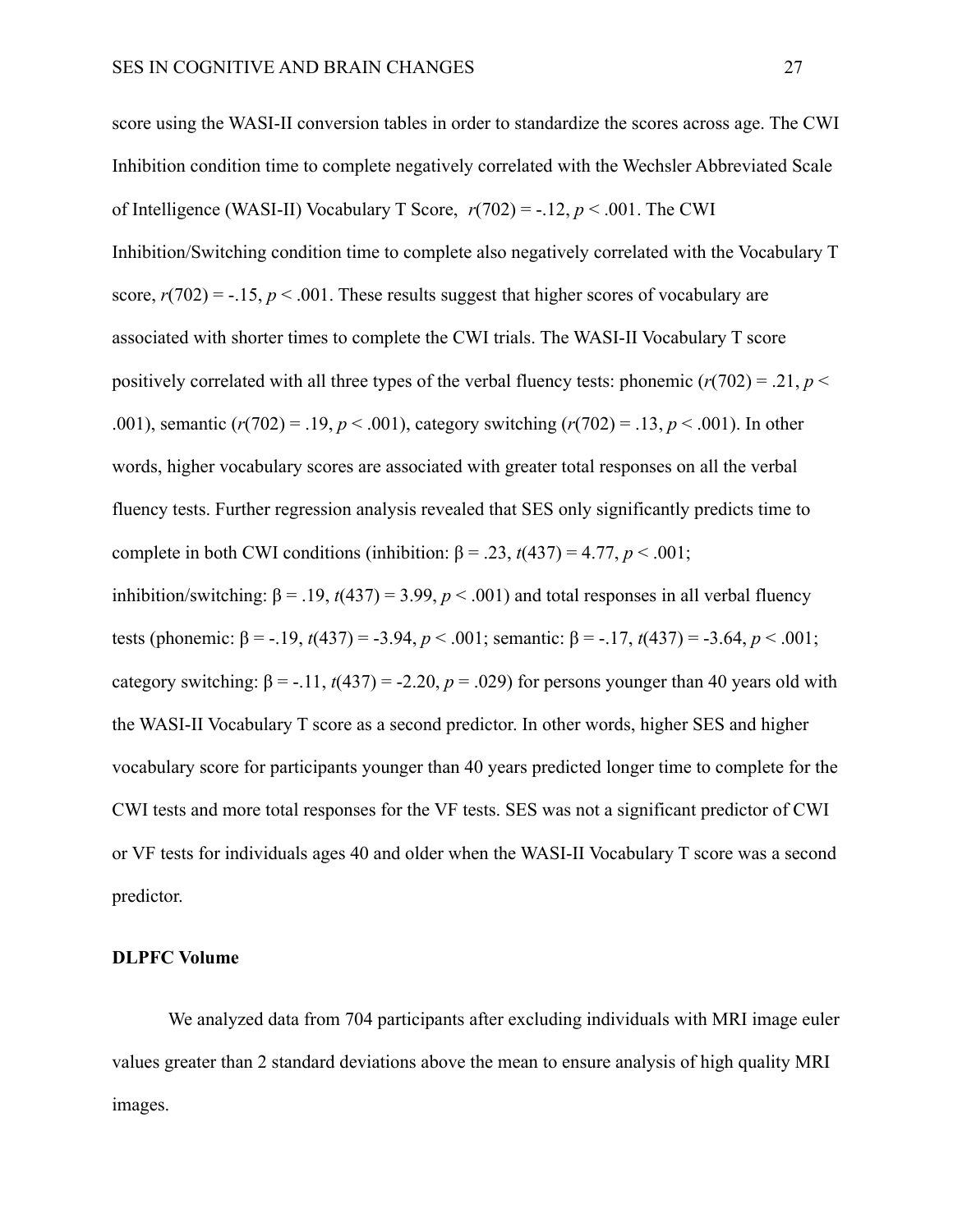Because MindBoggle is based on gyrus segmentation, we utilized NeuroQuery to determine the region of the DLPFC probabilistically activated in executive function tests, such as working memory and verbal fluency tasks. From the MindBoggle parcellation, we identified the gyri that overlapped with the NeuroQuery region of interest (ROI). NeuroQuery identified the following regions in the left and right hemisphere volumes that are activated during working memory and verbal fluency tasks: the rostral middle frontal gyrus (MFG), caudal MFG, gyrus pars opercularis (po), and pars triangularis (pt). We summed all of these volumes to model the DLPFC volume. To standardize the DLPFC volume, we calculated the DLFPC's proportion by dividing by the total cortical volume (TCV).

Age negatively correlated with the rostral MFG, caudal MFG, PO, PT, and TCV of both hemispheres, whereas all of the brain regions correlated positively with each other (Table 4). After summing the rostral MFG, caudal MFG, PO, and PT, the DLPFC volume mean was calculated to be 63571.34 cubic millimeter  $(mm^3) (SD = 12803.12)$ . Age negatively correlated with the DLPFC proportion of the TCV,  $r(702) = -.58$ ,  $p < .001$ . Regression analyses demonstrated that age significantly predicts the proportional size of the DLPFC, in which the proportional DLPFC size decreases linearly throughout age,  $\beta = -.62$ ,  $t(701) = -18.97$ ,  $p < .001$ .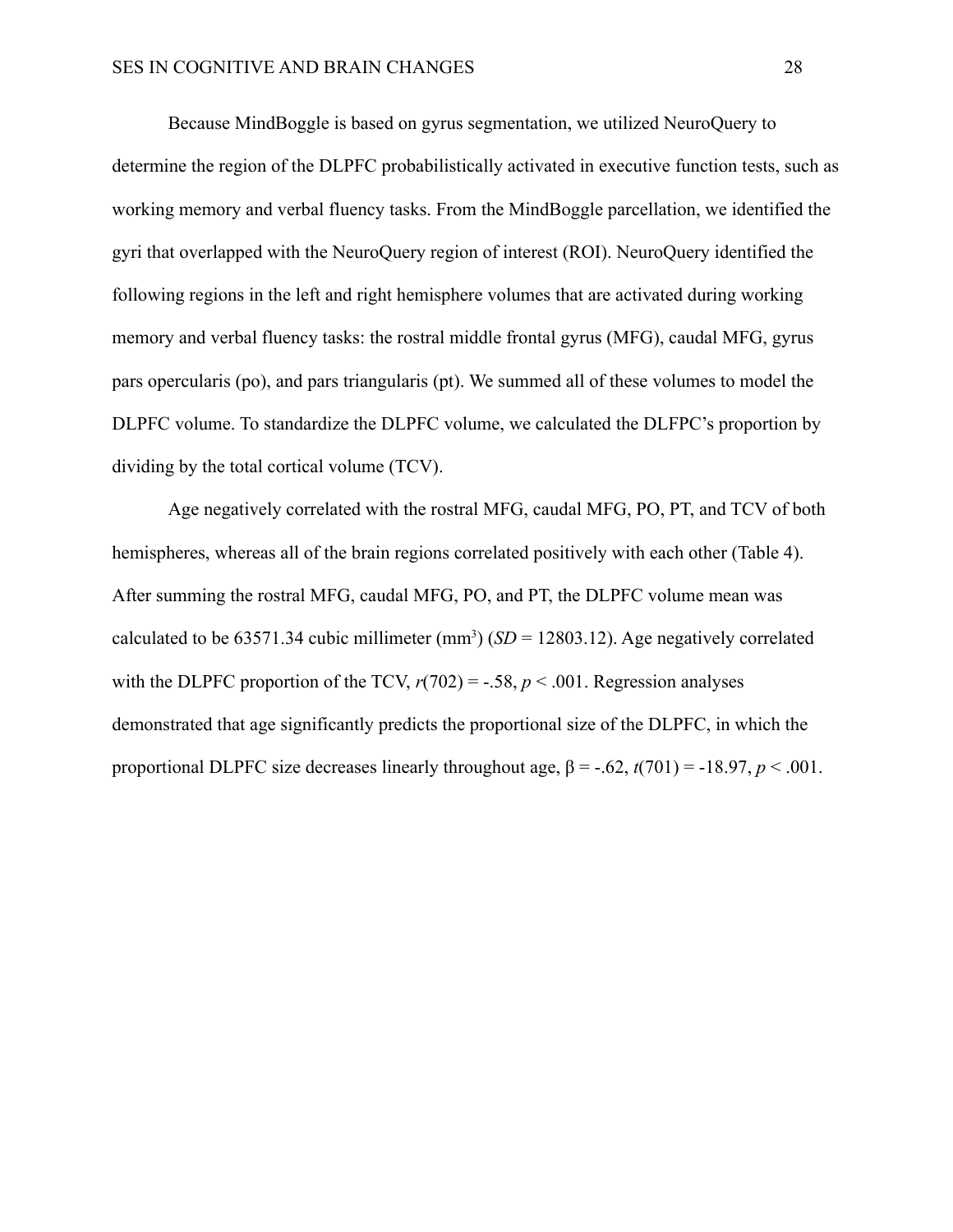# SES IN COGNITIVE AND BRAIN CHANGES 29

# **Table 4**

*Descriptive Statistics and Correlations for Age and each region of the Dorsolateral Prefrontal Cortex*

| Variable                                                | $\boldsymbol{n}$ | M                                                  | SD                                                                | $\mathbf{1}$   | $\overline{2}$ | $\mathfrak{Z}$ | $\overline{4}$ | 5 <sup>1</sup> | 6 | $7\overline{ }$ | 8       | 9 | 10 | 11 |
|---------------------------------------------------------|------------------|----------------------------------------------------|-------------------------------------------------------------------|----------------|----------------|----------------|----------------|----------------|---|-----------------|---------|---|----|----|
| $1. \text{Age}$                                         |                  | 704 38.50                                          | 20.80                                                             | $\blacksquare$ |                |                |                |                |   |                 |         |   |    |    |
| 2. LH RMFG 704 1660.64                                  |                  |                                                    | $3688.91 - 72**$                                                  |                |                |                |                |                |   |                 |         |   |    |    |
| 3. RH RMFG 704 17099.46 3904.03 -.70** .90**            |                  |                                                    |                                                                   |                |                |                |                |                |   |                 |         |   |    |    |
| 4. LH CMFG 704 6591.68 1479.12 -.59** .71** .73**       |                  |                                                    |                                                                   |                |                |                |                |                |   |                 |         |   |    |    |
| 5. RH CMFG 704 6186.46 1492.55 -.59** .75** .70** .77** |                  |                                                    |                                                                   |                |                |                |                |                |   |                 |         |   |    |    |
| 6. LH PO                                                |                  | 704 4769.24 1064.37 -.63** .70** .68** .61** .66** |                                                                   |                |                |                |                |                |   |                 |         |   |    |    |
| 7. RH PO                                                |                  | 704 4044.89                                        | 890.82 -.65** .71** .70** .66** .66** .77**                       |                |                |                |                |                |   |                 |         |   |    |    |
| 8. LH PT                                                |                  | 704 3808.45                                        | 893.26 -.64** .75** .70** .55** .61** .76** .68**                 |                |                |                |                |                |   |                 |         |   |    |    |
| 9. RHPT                                                 |                  | 704 4470.51                                        | $1067.45$ $-65**$ $.72**$ $.72**$ $.61**$ $.54**$ $.66**$ $.77**$ |                |                |                |                |                |   |                 | $76***$ |   |    |    |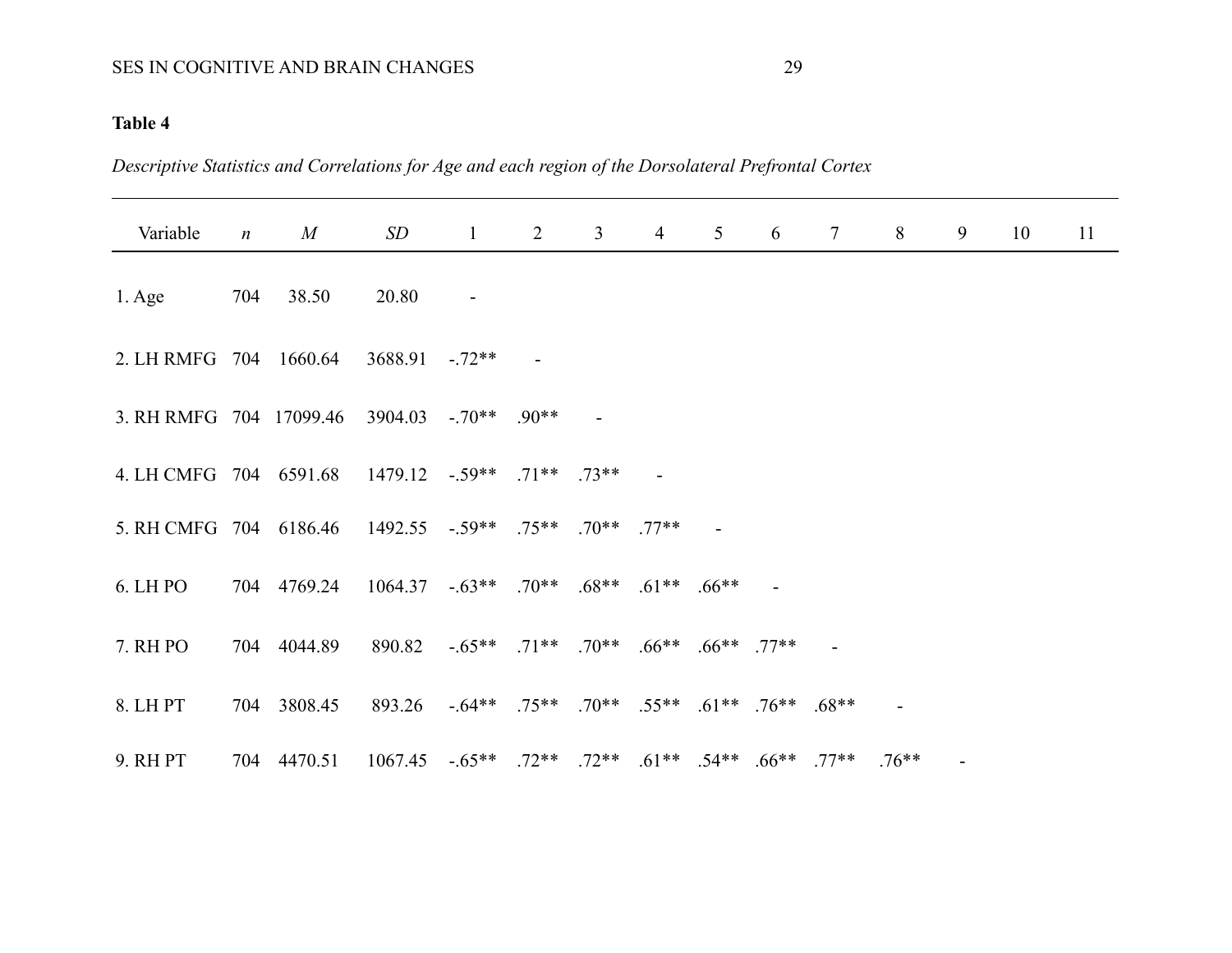10. LH TCV 704 247075.86 38334.13 -.70\*\* .90\*\* .89\*\* .77\*\* .78\*\* .77\*\* .79\*\* .77\*\* .76\*\* - 11. RH TCV 704 242204.93 38020.73 -.70\*\* .91\*\* .89\*\* .77\*\* .77\*\* .78\*\* .79\*\* .77\*\* .76\*\* 1.00\*\* -

*Note.* This table displays the descriptives and correlations between age and all of the left (LH) and right (RH) rostral middle frontal gyrus (RMFG), caudal middle frontal gyrus (CMFG), pars opercularis (PO), pars triangularis (PT), and total cortical volume (TCV). Volumes are all measured in cubic millimeter (mm<sup>3</sup>).

\*\* Correlation is significant at the .01 level (2-tailed).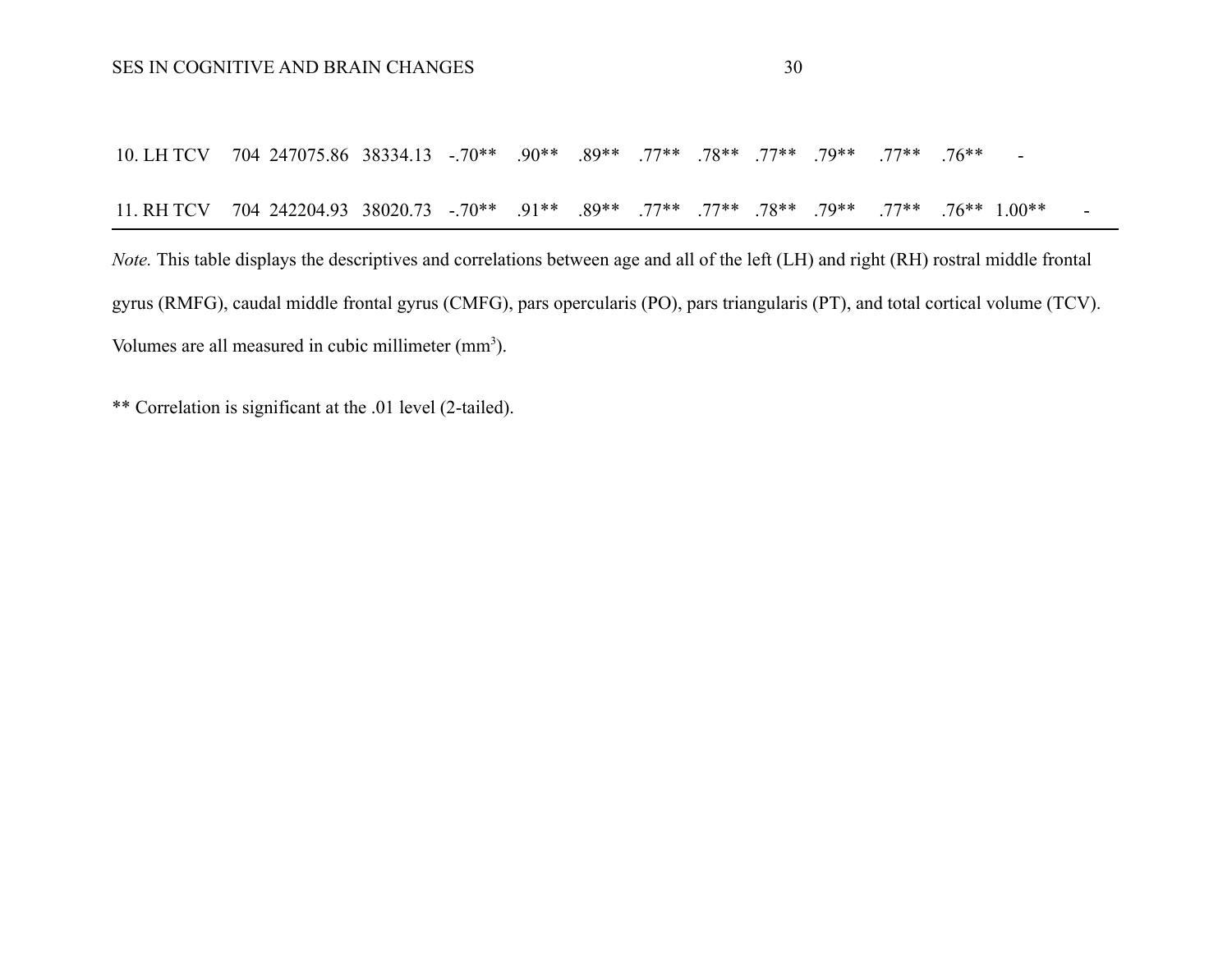SES also negatively correlated with the total DLPFC volume  $(r(702) = -0.14, p < 0.001)$ , TCV  $(r(702) = -.10, p = .008)$ , and DLPFC proportion  $(r(702) = -.17, p < .001)$ . However, when we controlled for age in a partial correlation, SES no longer correlated with DLPFC proportion, TCV, or DLPFC proportion. Although there were slight correlations between the DLPFC proportion and each of the executive function tasks, they were also no longer significant once we controlled for age. These findings indicate that age contributed to most of the variance in DLPFC proportion, suggesting the importance of observing trends in DLPFC volume in separate age groups to identify the overall trajectory of the DLPFC throughout the lifespan.

#### **Discussion**

The current study examined the influence of SES in EF and DLPFC volume across the life trajectory—from children to older adults. Specifically, we analyzed participants' performances in four EF tasks (DSB, CWI, Trails, and VF) and structural MRI data to investigate differences in EF performance and DLPFC volume with relation to age and SES. The findings support that EF performance follows curvilinear trends across the lifespan, in which EF performance increases maximally until approximately mid-life and then begins to decrease. In addition, SES changed the trajectories of EF performance on all tasks across age, in which a lower SES predicted greater detriments to EF as age increases. Although there was no significant correlation between the DLPFC proportional volume of the TCV and SES or EF measures, the results showed that age accounted for much of the variances. Altogether, the findings demonstrate the significance of age, as well as the interaction of age and SES, in EF performance volume as age increases and the key factor of age in brain volumetric changes.

The positive correlations between age and each of the EF measures indicate that as age increases, EF task performance increases. However, regression analyses in which quadratic age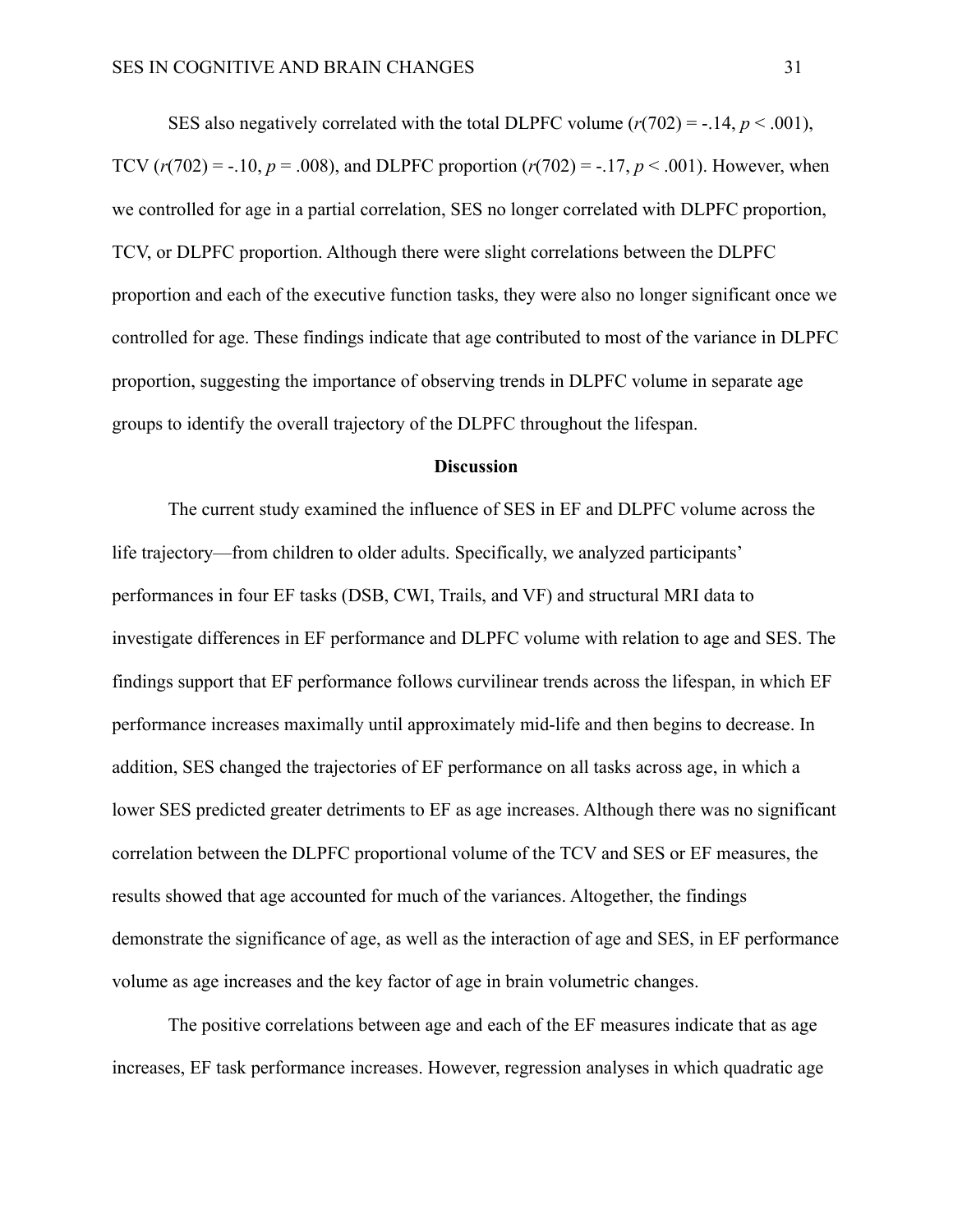is a predictor of EF task performance revealed that the increases in EF task performance occur until about 40 years old, after which EF performance declines across age. The positive correlation likely accounts for the trend of the U-shape curve until approximately 40 years old, as the mean and standard deviation of the sample age suggest a greater distribution of participants in that estimated age range. Thus, our modeled U-shaped curves support our hypothesis that EF performance improves until about early adulthood, after which EF impairments begin to occur.

Furthermore, our findings for quadratic patterns along the age scale are consistent with previous studies. Myerson et al. (2003) also found significant curvilinear trends for DSB score from their sample of over 1000 participants with the age range 16-89 years, indicating an increase in early adulthood and progressive decline in working memory as age increases. For phonemic and semantic VF, the total responses of both VF tasks types of 322 participants ranging from 18 to 84 years old in Rodríguez-Lorenzana et al. (2020) also fit an inverted U-shaped trajectory to model information retrieval and inhibition across age. Additionally, inhibition, as measured by the CWI inhibition trials time to complete, followed a nonlinear U-curve throughout age in our study, which matched the findings of Van der Elst et al. (2006) who also found a quadratic age effect on a color-word interference task performance where scores peak in early adulthood and then decreases through life. Thus, our U-shaped pattern for CWI inhibition trial performances across age supports our hypothesis, as lower scores indicate faster task completion and inhibition, whereas higher scores indicate slower task completion and inhibition. Likewise, we found that cognitive flexibility followed a curvilinear pattern in the EF tasks measuring shifting (i.e., Category Switching VF total responses, CWI inhibition/switching trials time to complete, Trails time to complete), exhibiting increasingly higher performance until mid-age and then subsequent increasingly poorer performance throughout the rest of life. This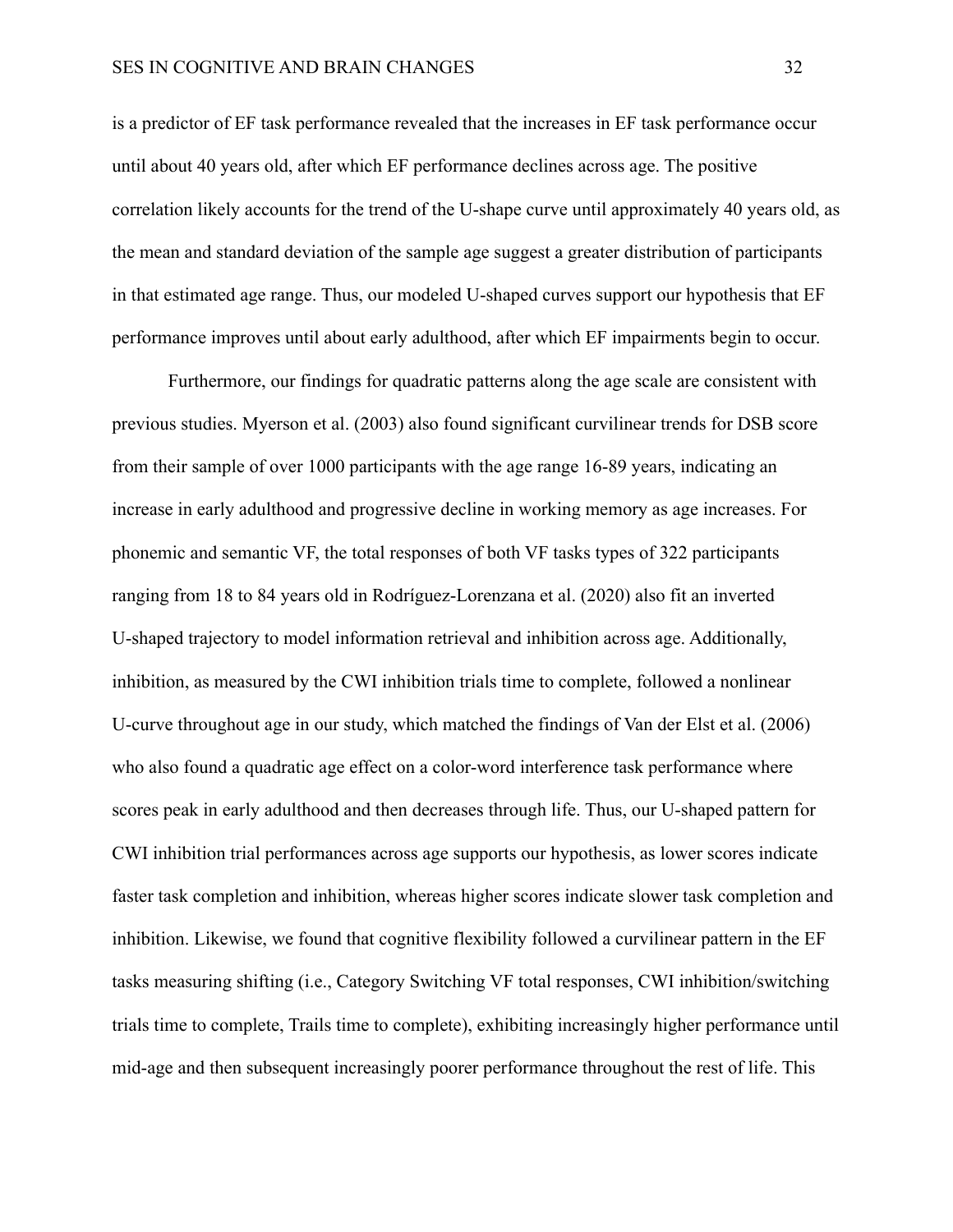pattern of change in cognitive flexibility across the lifespan is also consistent with previous studies that utilized functional MRI data and D-KEFS and modeled quadratic effects of age on shifting task performance (Kupis et al., 2021). However, none of the prior studies included as wide an age range, particularly including children, as our study to model the EF changes throughout life. Furthermore, representing the trend of EF development and impairment with a broad age range allows people to understand the vulnerable times for EF changes and take action to reduce detrimental effects during young and old ages.

The positive associations between SES and EF task performance in our study aligns with that of Shaked et al. (2018) on the DSB, Trails, and semantic VF tasks, in which a lower SES predicted lower performance. Our analyses of additional cognitive tasks, including the phonemic and category switching VF tasks, also indicate significant positive correlations with SES. The interaction between age and SES also predicted EF task performance, suggesting that the harmful effect of low SES compounds in early life, when differences in EF may not be as evident, and manifests continuously greater detrimental effects only after about mid-adulthood and through the rest of life.

Whereas the direct effect of SES did not predict EF performance in Trails and CWI, the interaction of age and SES predicted performance in both, in which we analyzed completion time. Because the Trail Making Test involves motor skills to draw a continuous line connecting the stimuli on paper, it is possible that the combination of age-related decline in motor skill and low SES may lead to further impairment and predict a lower task performance and cognitive flexibility. Türkeş et al. (2015) found that individuals older than the age of 50 years had strikingly slower Trails completion time than individuals younger than 50 years, which further suggests the likely contribution of the natural aging process in motor speed. Regarding CWI,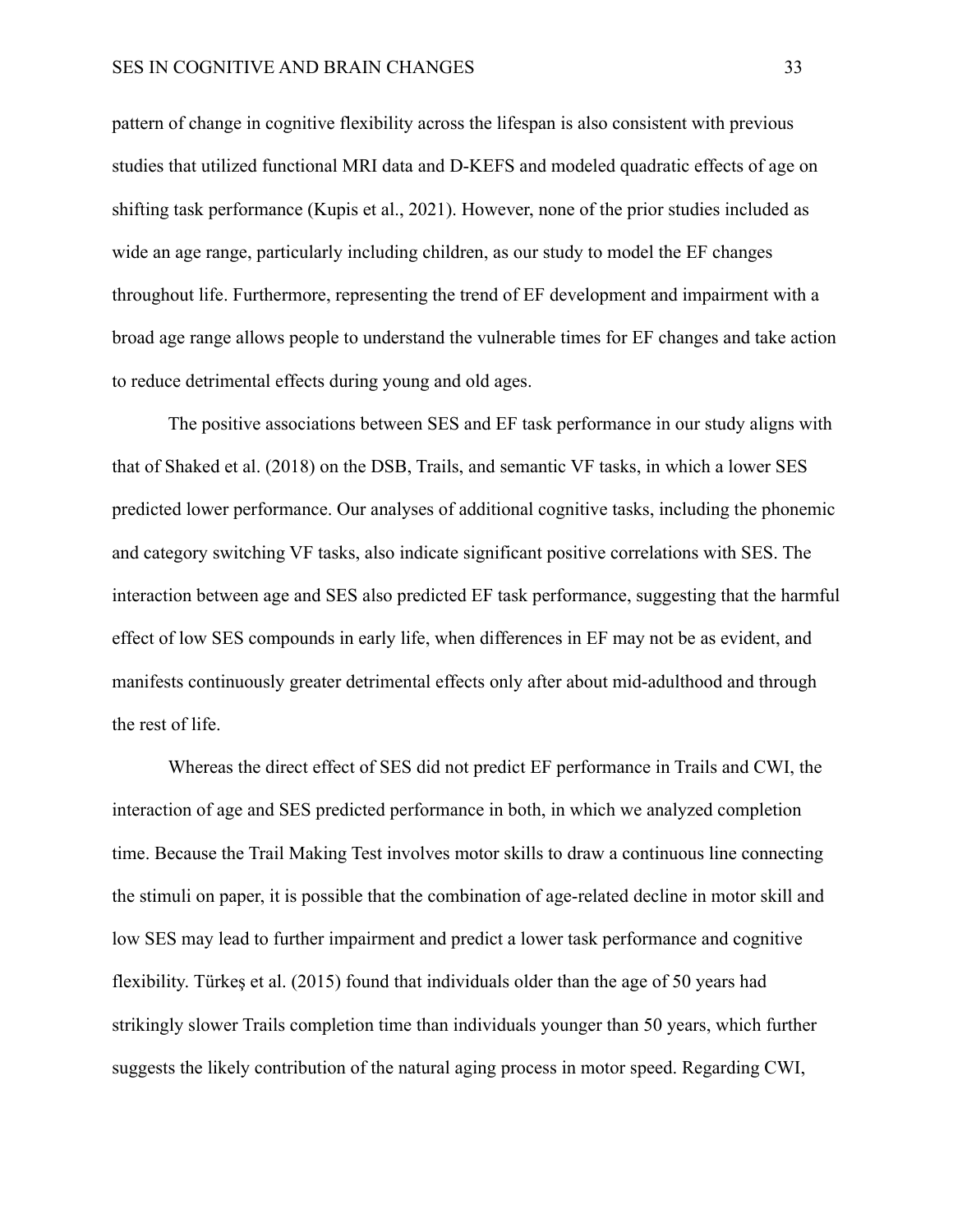SES and Vocabulary score predicted CWI task performance only for individuals younger than 40 years old. In other words, higher SES and greater vocabulary knowledge predicted slower task completion time, indicating lower inhibition. This finding points to the potential cause of early literacy achievement in young individuals of higher SES, which may lead to a greater reading automaticity that interferes with the CWI task that involves inhibiting this automatic reaction. Higher reading level has been associated with a higher quality of education, as well as a better performance on neuropsychological tests (Manly et al., 2002). Therefore, although early attainment of reading automaticity may contribute to greater knowledge of words in high SES young individuals, as evidenced by their greater number of total responses in VF tasks and higher Vocabulary scores than lower SES young individuals, there may be disadvantages to CWI performance, and thus inhibition, until approximately age 40. When peak performance in CWI is attained, detriments in performance predicted by low SES may begin to take greater effect as age increases.

Although Shaked et al. (2018) found significant associations between SES, DLPFC, and EF performance (though notably in only the Trails Making Test), the DLPFC proportion in our sample was associated with neither SES nor EF measures. However, we did find that the DLPFC proportion, as well as the TCV, decreases linearly throughout the lifespan. Our finding is consistent with previous literature that found linear decreases in total gray matter volume and frontal gray matter volume likely due to synaptic pruning from as early as 5 years old (Brain Development Cooperative Group, 2012). Even though our study strengths included correcting for TCV, in contrast to Shaked et al. (2018), future studies should aim to create bins for age to more fully understand age-related structural changes within each age group.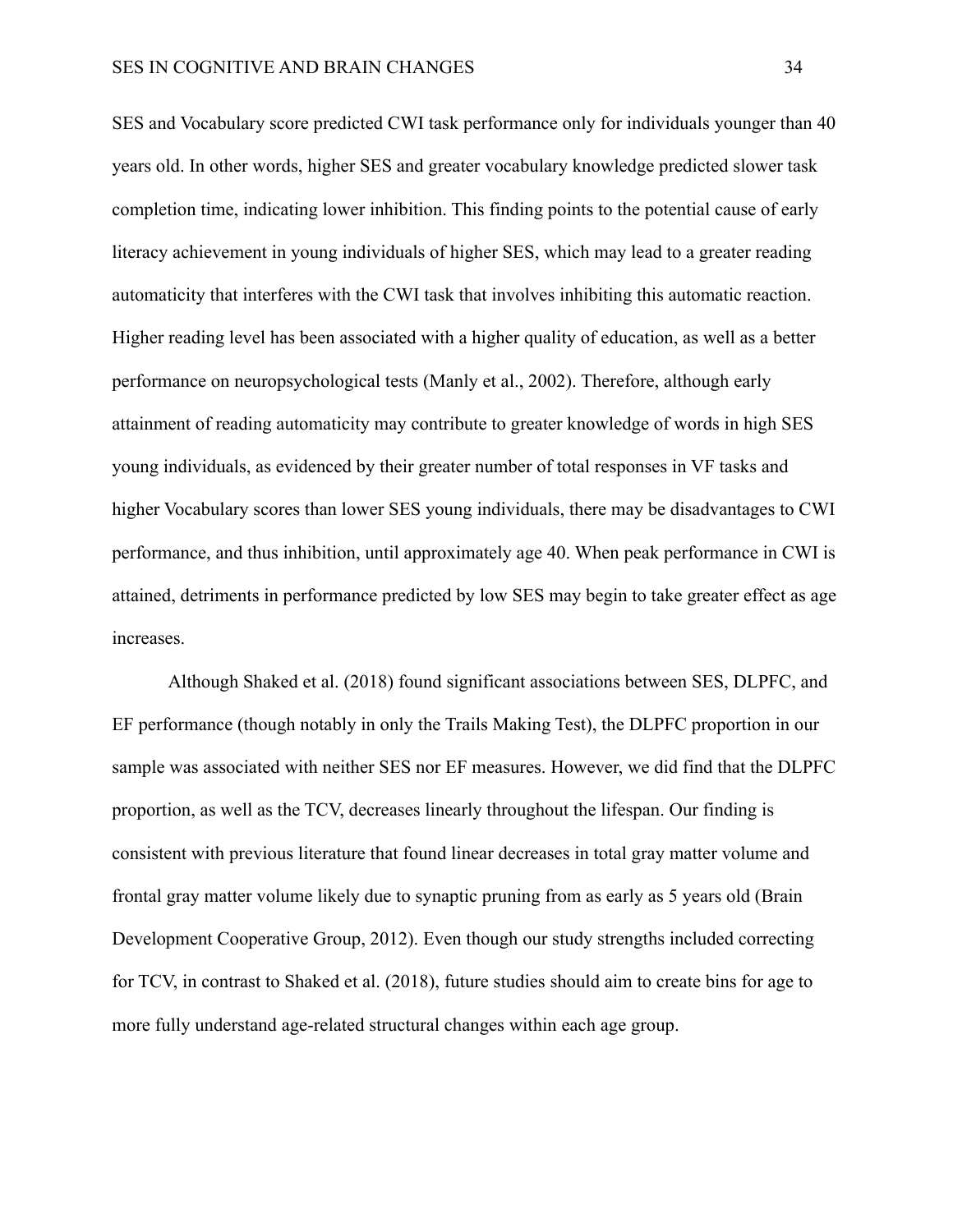The importance of age groups in data analysis also applies to lifespan EF performance research. Despite the fact that prior studies have found peak EF performance in early adulthood, usually defined by ages 20-30 years, our findings indicate peak functioning on all tasks across all SES levels at approximately 40 years old. One of the greatest strengths of our study was the large sample size and the broad age range, consisting of individuals from young, middle, and older groups. There are a limited number of studies that have taken this lifespan approach to study age-related changes in EF throughout life. Furthermore, many studies have focused on only either adolescents and young adults (12-28 years) or older adults (over 60 years old) or utilized the term "early adulthood" without defining the specific age range at which maximum EF occurs, likely because of conflicting findings in the literature (Hering et al., 2016). Although older studies from the early 2000s have suggested a maximal EF as early as the 20s (Salthouse, 2004; Taylor et al., 2013), recent studies have also found curvilinear patterns in EF task performance in which decline begins after 40 years (Rodríguez-Lorenzana et al., 2020) and even 50 years (Türkeş et al., 2015). An increased population of the United States across all races completes a minimum of high school level education, resulting in a more educated population since 1997 (Schmidt, 2018). Consequently, the potential shift in EF peak performance may be influenced by this increase in education in the United States over the years.

School environments may provide opportunities to enhance EF skills, particularly in low-income children who were found to have faster improvements in EF skills within the first 2 years of school intervention (Finch, 2019). In addition, resources in the environment, such as government support, may be beneficial in aiding young individuals from low SES families to ensure their development is not impacted by their challenging circumstances. For instance, the state of New York implemented the Head Start program, supporting children and families from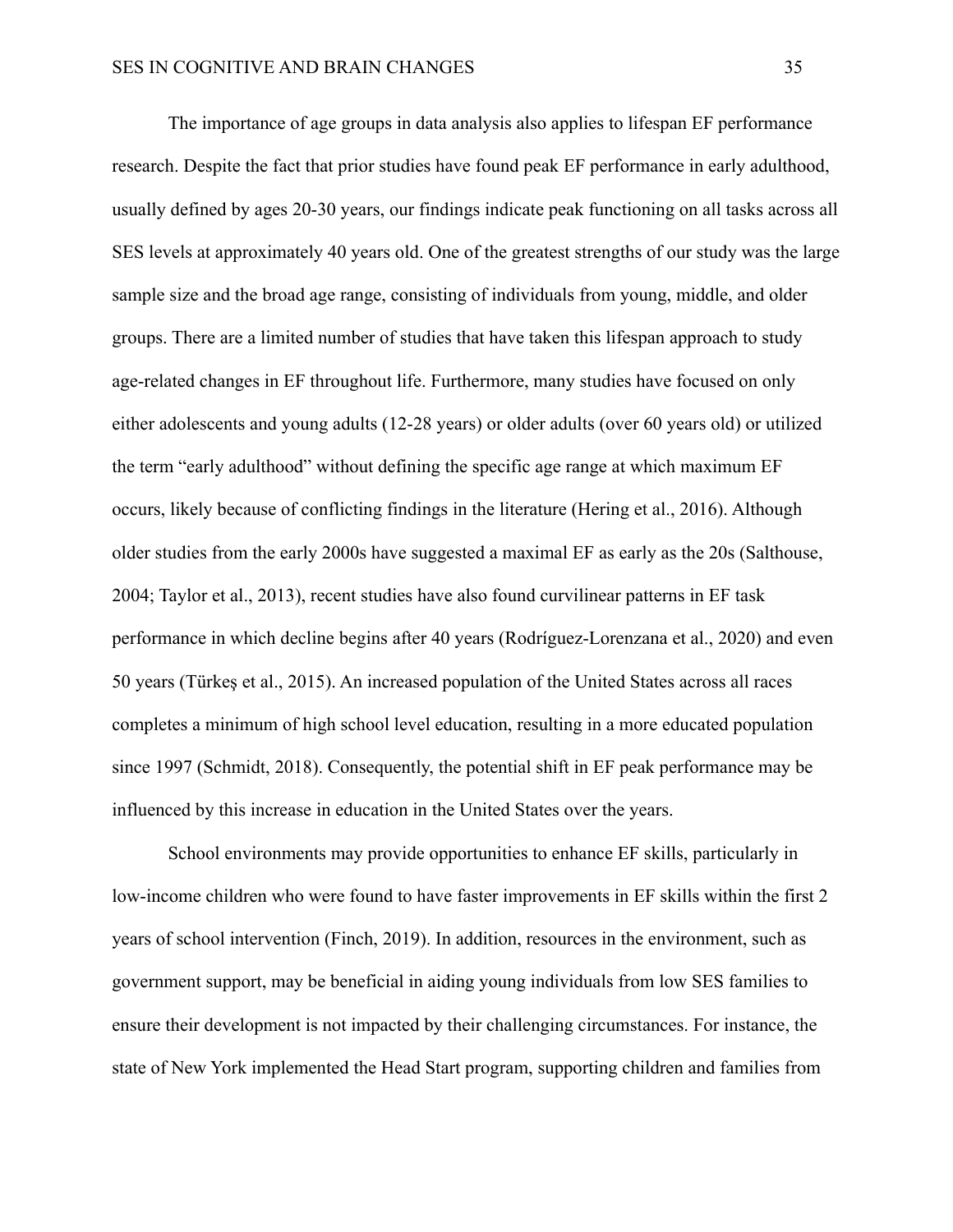low-income backgrounds with housing, employment, and education. Some of our data for young individuals, including CWI, phonemic VF, and semantic VF performances in which lower SES children appear to perform slightly better than high SES children, suggest a compensatory effect already occurring possibly due to schooling and additional resources in the present day. We suggest continued research with wide age ranges to understand when EF performance maximally occurs across SES levels, especially because generational changes involving different resources may be in place, influencing EF performance in various age cohorts.

Our study findings demonstrate the importance of SES in EF across the lifespan and age in understanding DLPFC structural changes. Prior studies support the result of a linear decrease of DLPFC volume throughout life. Additionally, findings of EF performance for each cognitive task following a curvilinear pattern across age are consistent with previous literature. Our findings add to the literature, as we identify SES' impact in predicting greater detriments to EF performance as age increases. Understanding the role of SES provides support for the necessity of equitable access to opportunities for education and additional resources to bridge the gaps in cognition, health disparities, and overall quality of life.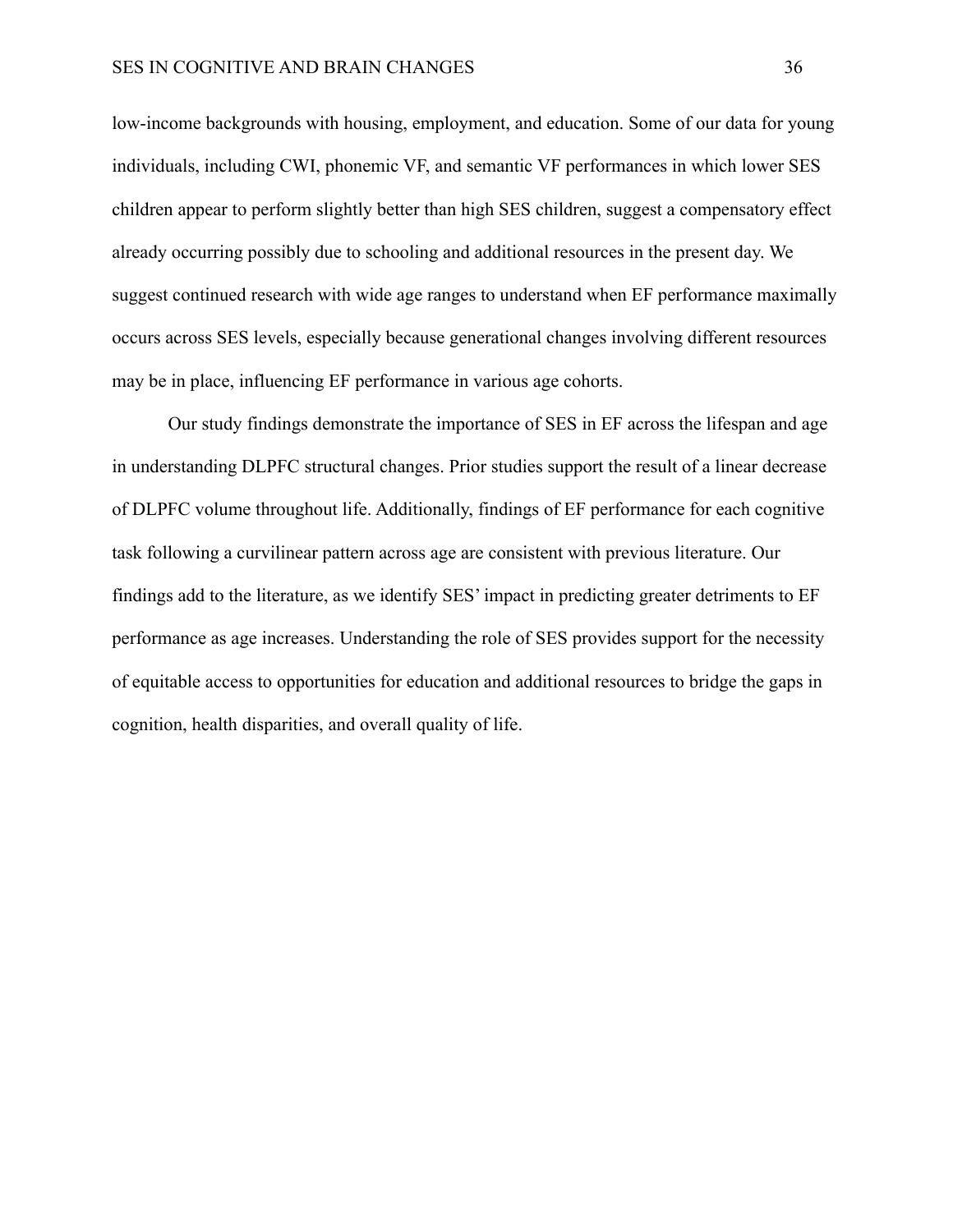#### **References**

- American Psychological Association. (n.d.). *Socioeconomic status*. American Psychological Association. Retrieved November 8, 2021, from https://www.apa.org/topics/socioeconomic-status.
- Ashtari, M., & Cyckowski, L. (2011). Brain development during adolescence. In *Handbook of growth and growth monitoring in health and disease*, 1213–1229. Springer New York. https://doi.org/10.1007/978-1-4419-1795-9\_72
- Benton, A. L. (1968). Differential behavioral effects in frontal lobe disease. *Neuropsychologia*, *6*(1), 53-60. https://doi.org/10.1016/0028-3932(68)90038-9
- Blair, C., & Berry, D. J. (2017). Moderate within-person variability in cortisol is related to executive function in early childhood. *Psychoneuroendocrinology*, *81*, 88–95. https://doi.org/10.1016/j.psyneuen.2017.03.026
- Brain Development Cooperative Group. (2012). Total and regional brain volumes in a population-based normative sample from 4 to 18 years: The NIH MRI study of normal brain development. *Cerebral Cortex*, *22*(1), 1-12. https://doi.org/10.1093/cercor/bhr018
- Chen, E., & Miller, G. E. (2013). Socioeconomic status and health: Mediating and moderating factors. *Annual Review of Clinical Psychology*, *9*, 723-749. https://doi.org/10.1146/annurev-clinpsy-050212-185634
- Cox, S. R., Ferguson, K. J., Royle, N.A., Shenkin, S. D., MacPherson, S. E., MacLullich, A. M., Deary, I. J., Wardlaw, J. M. (2014)*.* A systematic review of brain frontal lobe parcellation techniques in magnetic resonance imaging. *Brain Structure & Function, 219*, 1–22. https://doi.org/10.1007/s00429-013-0527-5

Delis, D. C., Kaplan, E., & Kramer, J. H. (2001). *Delis-Kaplan executive function system*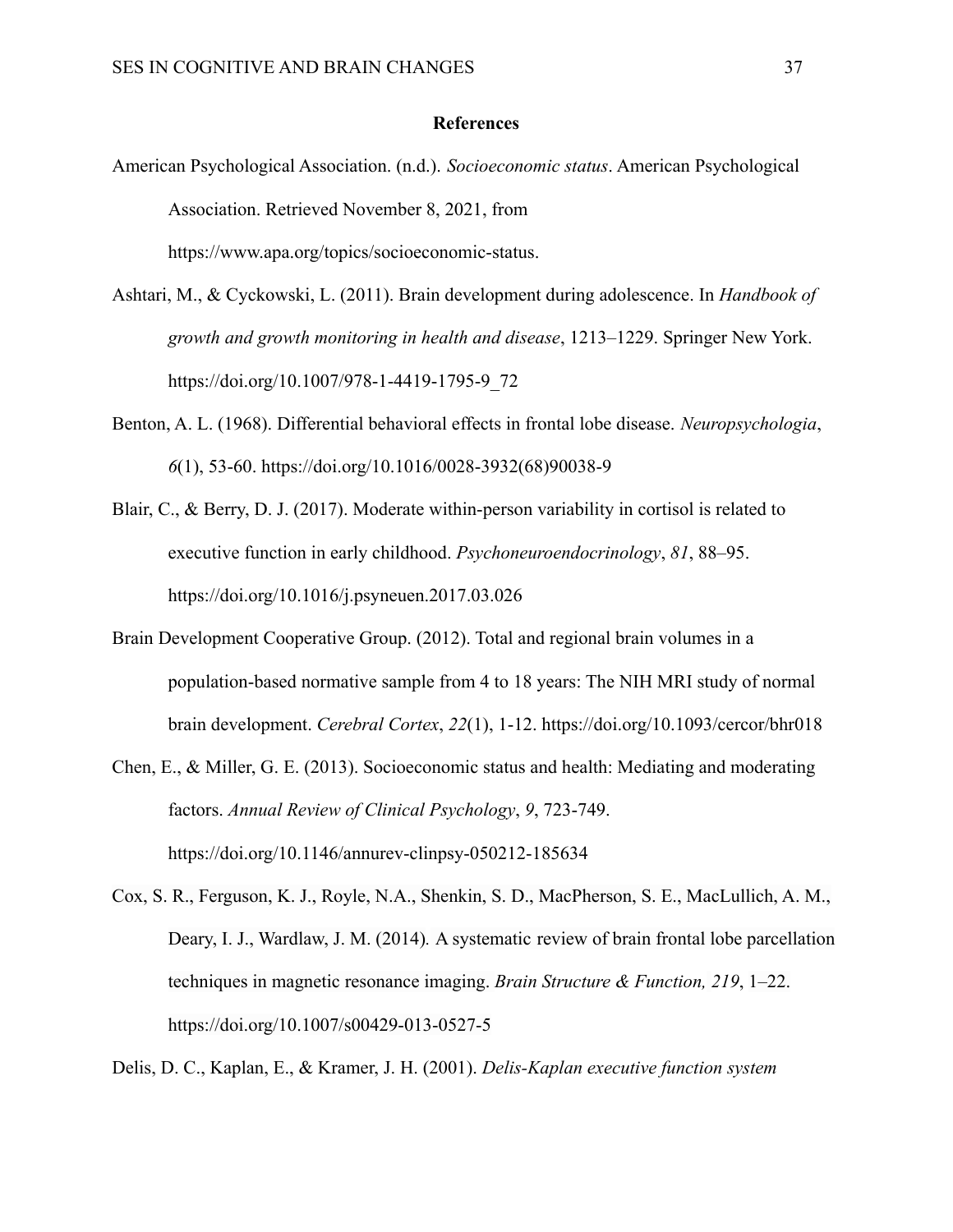*(D-KEFS): Examiner's manual*. San Antonio, TX: The Psychological Corporation. https://doi.org/10.1037/t15082-000

- Delis, D. C., & Kramer, J. H. (2004). Reliability and validity of the delis-kaplan executive function system: An update. *Journal of the International Neuropsychological Society*, *10*(2), 301-303. https://doi.org/10.1017/S1355617704102191
- Diamond, A. (2013). Executive functions. *Annual Review of Psychology*, *64*(1), 135–168. *Annual Reviews*. https://doi.org/10.1146/annurev-psych-113011-143750
- Ferguson, H. J., Brunsdon, V. E. A., & Bradford, E. E. F. (2021). The developmental trajectories of executive function from adolescence to old age. *Scientific Reports*, *11* (1). https://doi.org/10.1038/s41598-020-80866-1
- Finch, J. E. (2019). Do schools promote executive functions? Differential working memory growth across school-year and summer months. *AERA Open*, *5*(2), https://doi.org/10.1177/2332858419848443.
- Fjell, A. M., Sneve, M. H., Grydeland, H., Storsve, A. B., & Walhovd, K. B. (2017). The disconnected brain and executive function decline in aging. *Cerebral Cortex*, *27*(3), 2303-2317. https://doi.org/10.1093/cercor/bhw082
- Fjell, A., & Walhovd, K. (2020). How age-related changes in the brain affect cognition. In A. Thomas & A. Gutchess (Eds.), The Cambridge handbook of cognitive aging: A life course perspective (pp. 47-61). Cambridge: Cambridge University Press. https://doi.org/10.1017/9781108552684.004

Friedman, N. P., Miyake, A., Altamirano, L. J., Corley, R. P., Young, S. E., Rhea, S. A., &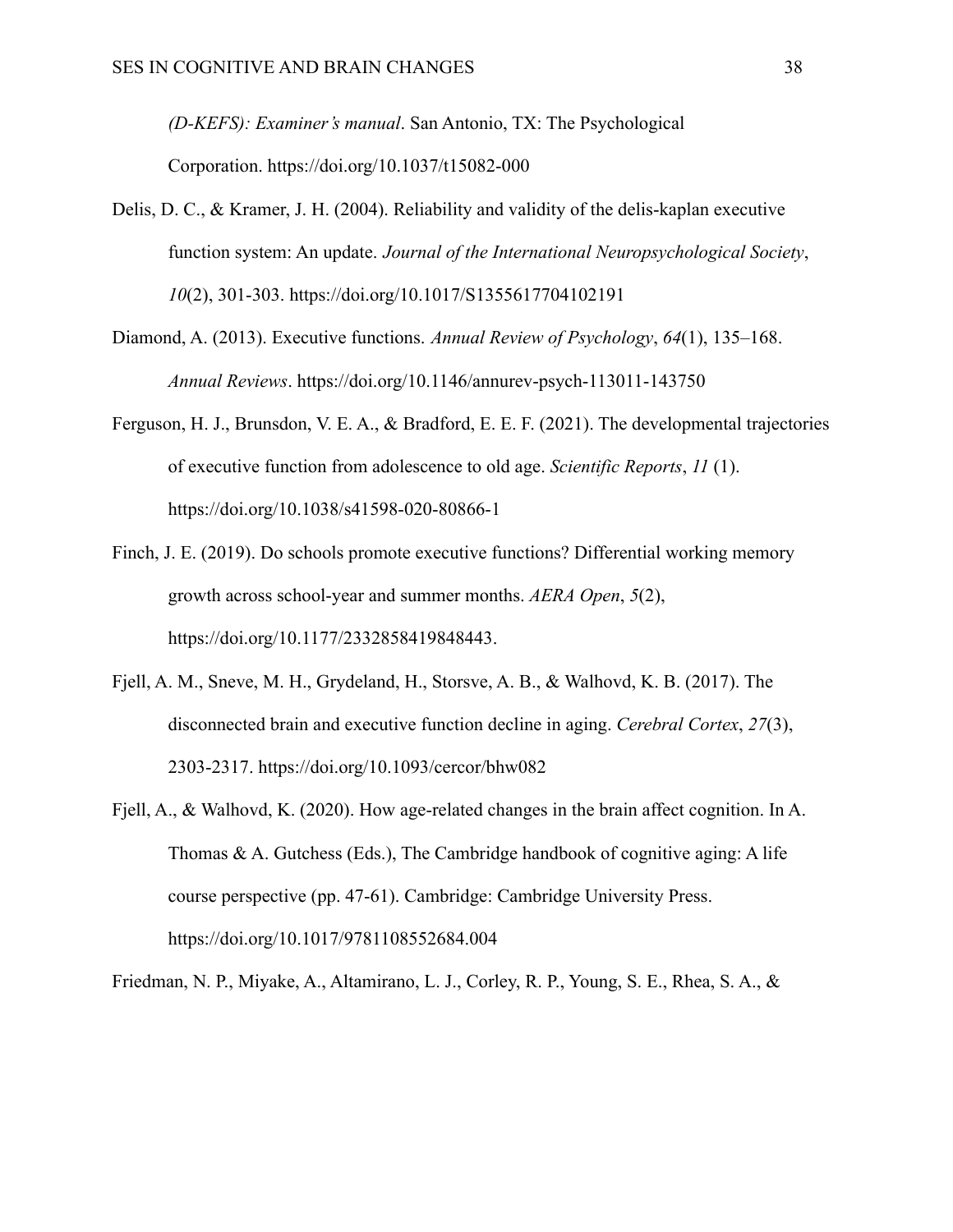Hewitt, J. K. (2016). Stability and change in executive function abilities from late adolescence to early adulthood: A longitudinal twin study. *Developmental Psychology*, *52*(2), 326. https://doi.org/10.1037/dev0000075

- Giedd, J. N. (2004). Structural magnetic resonance imaging of the adolescent brain. *Annals of the New York Academy of Sciences*, *1021*(1), 77-85. https://doi.org/10.1196/annals.1308.009
- Gourovitch, M. L., Kirkby, B. S., Goldberg, T. E., Weinberger, D. R., Gold, J. M., Esposito, G., Berman, K. F. (2000). A comparison of rCBF patterns during letter and semantic fluency. *Neuropsychology*, *14*, 353–360. http://dx.doi.org/10.1037/0894-4105.14.3.353
- Grady, C. L., Springer, M. V., Hongwanishkul, D., McIntosh, A. R., & Winocur, G. (2006). Age-related changes in brain activity across the adult lifespan. *Journal of Cognitive Neuroscience*, *18*(2), 227-241. https://doi.org/10.1162/jocn.2006.18.2.227
- Hackman, D. A., Gallop, R., Evans, G. W., & Farah, M. J. (2015). Socioeconomic status and executive function: developmental trajectories and mediation. *Developmental Science*, *18*(5), 686–702. https://doi.org/10.1111/desc.12246
- Hering, A., Wild-Wall, N., Gajewski, P. D., Falkenstein, M., Kliegel, M., & Zinke, K. (2016). The role of cue detection for prospective memory development across the lifespan. *Neuropsychologia*, *93*, 289-300. https://doi.org/10.1016/j.neuropsychologia.2016.11.008
- Hollingshead, A. A. (1975). Four-factor index of social status. Unpublished manuscript, Yale University, New Haven, CT.
- Ivnik, R. J., Malec, J. F., Smith, G. E., Tangalos, E. G., Petersen, R. C., Kokmen, E., & Kurland, L. T. (1992). Mayo's older Americans normative studies: WAIS-R norms for ages 56 to 97. *The Clinical Neuropsychologist*, *6*, 1-30. https://doi.org/10.1080/13854049208401877 Juhn, Y. J., Beebe, T. J., Finnie, D. M., Sloan, J., Wheeler, P. H., Yawn, B., & Williams, A. R.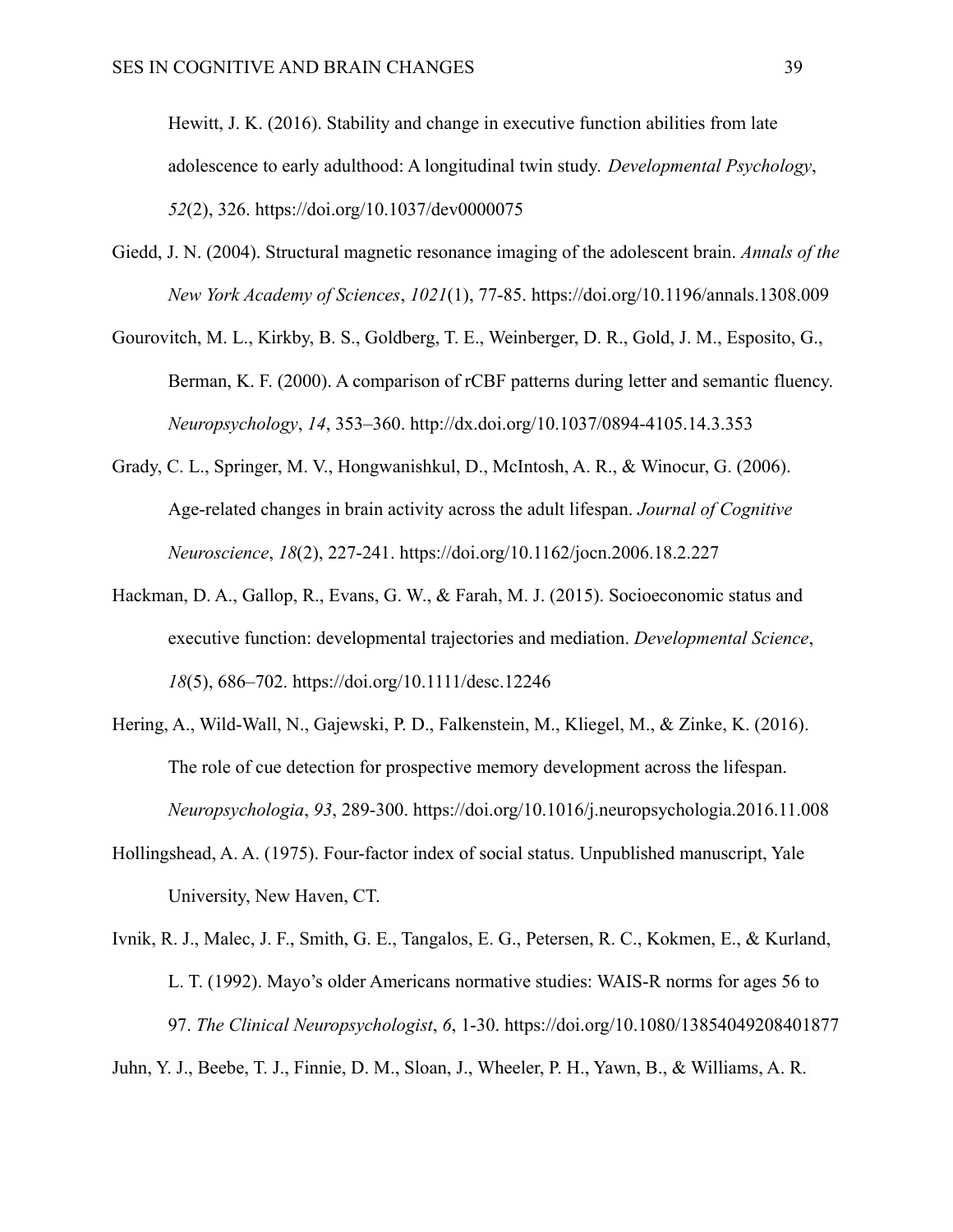(2011). Development and initial testing of a new socioeconomic status measure based on housing data. *Journal of Urban Health*, *88*(5), 933–944. https://doi.org/10.1007/s11524-011-9572-7

- Kaufman, A. (1975). Factor analysis of the WISC-R at 11 age levels between 6  $\frac{1}{2}$  and 16  $\frac{1}{2}$ . *Journal of Consulting and Clinical Psychology*, *43*(2), 135-147. [https://doi.org/10.1037/h0076502](https://psycnet.apa.org/doi/10.1037/h0076502)
- Kupis, L., Goodman, Z. T., Kornfeld, S., Hoang, S., Romero, C., Dirks, B., Dehoney, J., Chang, C., Spreng, N. R., Nomi, J. S.,. & Uddin, L. Q. (2021). Brain dynamics underlying cognitive flexibility across the lifespan. *Cerebral Cortex*, *31*(11), 5263-5274. https://doi.org/10.1093/cercor/bhab156
- Manly, J. J., Jacobs, D. M., Touradji, P., Small, S. A., & Stern, Y. (2002). Reading level attenuates differences in neuropsychological test performance between African American and White elders. *Journal of the International Neuropsychological Society*, *8*(3), 341-348. https://doi.org/10.1017/S1355617702813157
- McEwen, B. S., Morrison, J. H. (2013). The brain on stress: Vulnerability and plasticity of the prefrontal cortex over the life course. *Neuron*, *79*, 16–29. http://dx.doi.org/10.1016/j.neuron.2013.06.028
- Moriguchi, Y., & Hiraki, K. (2013). Prefrontal cortex and executive function in young children: a review of NIRS studies. *Frontiers in Human Neuroscience*, *7*. https://doi.org/10.3389/fnhum.2013.00867
- Myerson, J., Emery, L., White, D. A., & Hale, S. (2003). Effects of age, domain, and processing demands on memory span: Evidence for differential decline. *Aging, Neuropsychology, and Cognition*, *10*(1), 20-27. <https://doi.org/10.1076/anec.10.1.20.13454>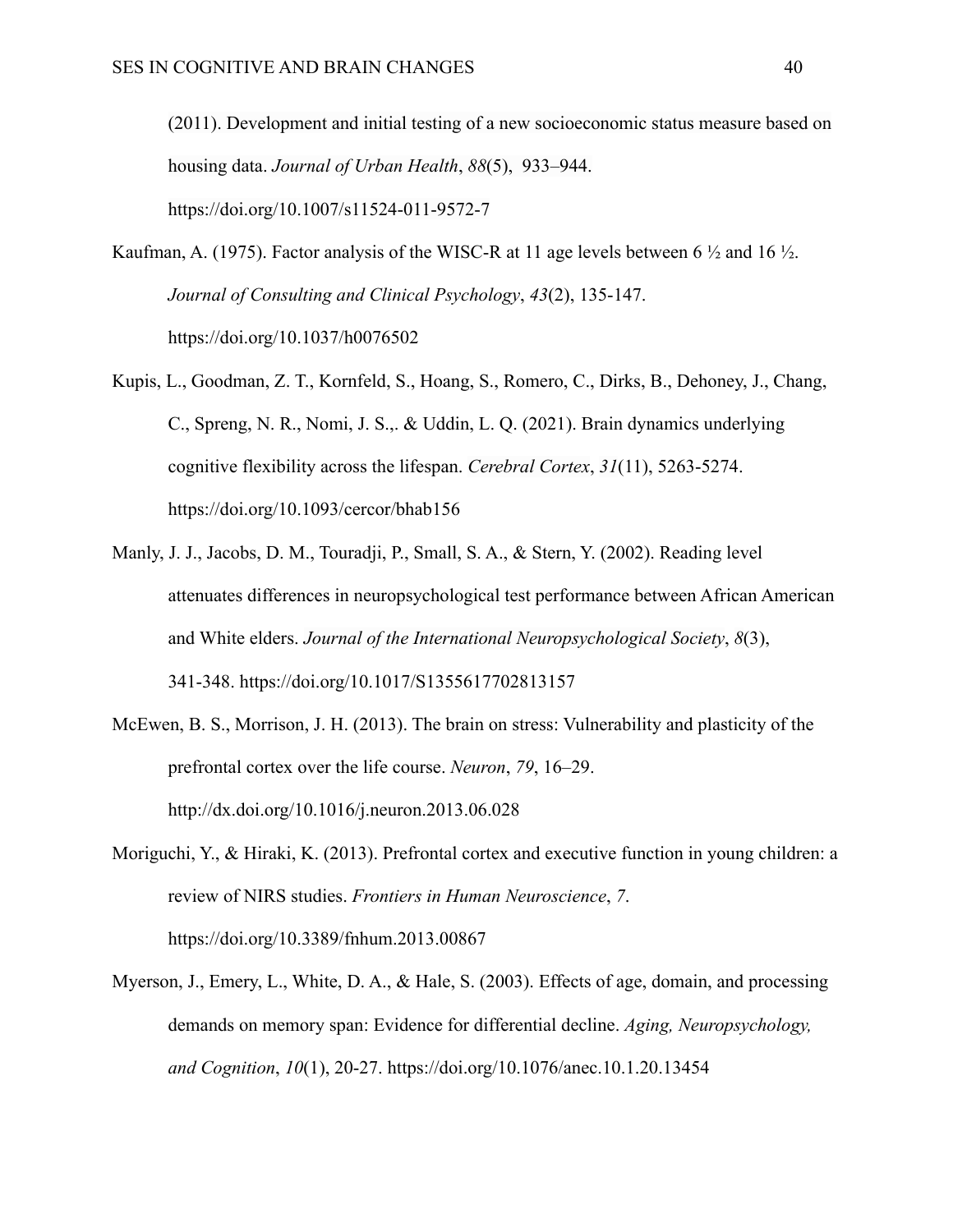- Nesbitt, K. T., Baker-Ward, L., & Willoughby, M. T. (2013). Executive function mediates socio-economic and racial differences in early academic achievement. *Early Childhood Research Quarterly*. *28*(4), 774–783. https://doi.org/10.1016/j.ecresq.2013.07.005
- Panikratova, Y. R., Vlasova, R. M., Akhutina, T. V., Korneev, A. A., Sinitsyn, V. E., & Pechenkova, E. V. (2020). Functional connectivity of the dorsolateral prefrontal cortex contributes to different components of executive functions. *International Journal of Psychophysiology*, *151*, 70–79. https://doi.org/10.1016/j.ijpsycho.2020.02.013
- Reitan, R. M. (1955). The relation of the Trail Making Test to organic brain damage. *Journal of Consulting Psychology, 19*(5), 393–394. [https://doi.org/10.1037/h0044509](https://psycnet.apa.org/doi/10.1037/h0044509)
- Rodríguez-Lorenzana, A., Benito-Sánchez, I., Adana-Díaz, L., Paz, C. P., Yacelga Ponce, T., Rivera, D., & Arango-Lasprilla, J. C. (2020). Normative data for test of verbal fluency and naming on Ecuadorian adult population. *Frontiers in Psychology*, *11*. https://doi.org/10.3389/fpsyg.2020.00830
- Ruscheweyh, R., Deppe, M., Lohmann, H., Wersching, H., Korsukewitz, C., Duning, T., Bluhm, S., Stehling, C., Keller, S. S., & Knecht, S. (2012). Executive performance is related to regional gray matter volume in healthy older individuals. *Human Brain Mapping*. *34*(12), 3333–3346. https://doi.org/10.1002/hbm.22146
- Salthouse, T. A. (2004). What and when of cognitive aging. *Current Directions in Psychological Science*, *13*(4), 140-144. https://doi.org/10.1111/j.0963-7214.2004.00293.x
- Schmidt, E. (2018, July 31). *For the first time, 90 percent completed high school or more*. The United States Census Bureau. Retrieved May 9, 2022, from https://www.census.gov/library/stories/2018/07/educational-attainment.html

Shaked, D., Katzel, L. I., Seliger, S. L., Gullapalli, R. P., Davatzikos, C., Erus, G., Evans, M. K.,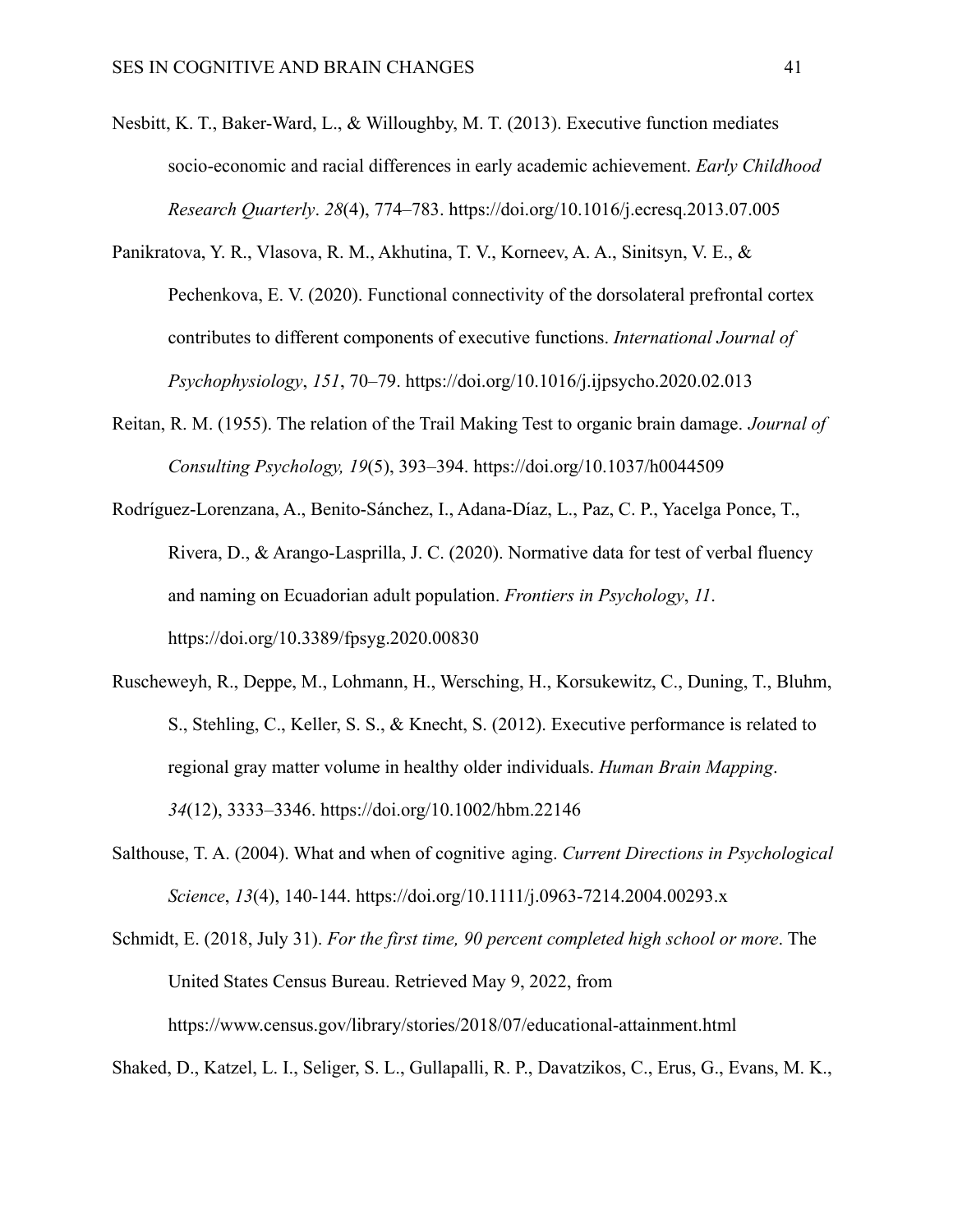Zonderman, A. B., & Waldstein, S. R. (2018). Dorsolateral prefrontal cortex volume as a mediator between socioeconomic status and executive function. *Neuropsychology*, *32*(8), 985–995. https://doi.org/10.1037/neu0000484

- Spielberg, J. M., Galarce, E. M., Ladouceur, C. D., McMakin, D. L., Olino, T. M., Forbes, E. E., Silk, J. S., Ryan, N. D., & Dahl, R. E. (2015). Adolescent development of inhibition as a function of SES and gender: Converging evidence from behavior and fMRI. *Human Brain Mapping*, *36*(8), 3194–3203. https://doi.org/10.1002/hbm.22838
- Stroop, J. R. (1935). Studies of interference in serial verbal reactions. *Journal of Experimental Psychology, 18*(6), 643–662. [https://doi.org/10.1037/h0054651](https://psycnet.apa.org/doi/10.1037/h0054651)
- Taylor, S. J., Barker, L. A., Heavey, L., & McHale, S. (2013). The typical developmental trajectory of social and executive functions in late adolescence and early adulthood. *Developmental psychology*, *49*(7), 1253. [https://doi.org/10.1037/a0029871](https://psycnet.apa.org/doi/10.1037/a0029871)
- Türkeş, N., Can, H., Kurt, M., & Dikeç, B. E. (2015). A study to determine the norms for the Trail Making Test for the age range of 20-49 in Turkey. *Turkish Journal of Psychiatry*, *26*(3). https://doi.org/10.5080/u7739
- Van der Elst, W., Van Boxtel, M. P., Van Breukelen, G. J., & Jolles, J. (2006). The Stroop color-word test: influence of age, sex, and education; and normative data for a large sample across the adult age range. *Assessment*, *13*(1), 62-79. https://doi.org/10.1177/1073191105283427
- Wechsler, D. (1999). Wechsler Abbreviated Scale of Intelligence. San Antonio, TX: The Psychological Corporation. https://doi.org/10.1037/t15171-000

Weinstein, A. M., Voss, M. W., Prakash, R. S., Chaddock, L., Szabo, A., White, S. M., Wojcicki,